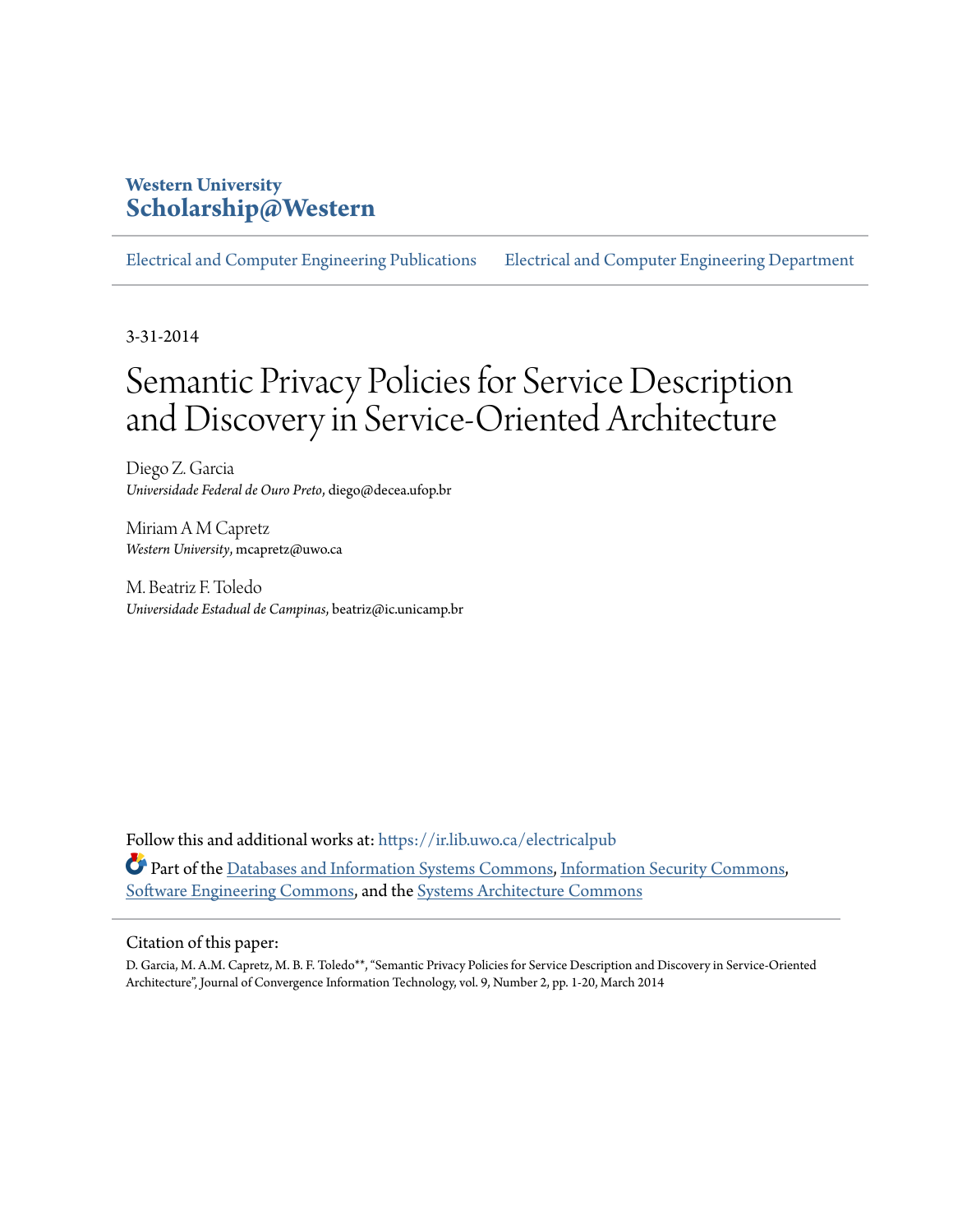### **Semantic Privacy Policies for Service Description and Discovery in Service-Oriented Architecture**

*<sup>1</sup>*Diego Garcia, *<sup>2</sup>*Miriam A. M. Capretz, *<sup>3</sup>*M. Beatriz F. Toledo

*<sup>1</sup>Federal University of Ouro Preto, Rua 36, 115, 35931-008, Joao Monlevade, MG, Brazil; diego@decea.ufop.br \*2, Corresponding Author Department of Electrical and Computer Engineering, Western University,* 

*London, Canada; mcapretz@uwo.ca*

*3 Institute of Computing, University of Campinas, Campinas, Brazil; beatriz@ic.unicamp.br*

#### *Abstract*

*Privacy preservation in Service-Oriented Architecture (SOA) is an open problem. This paper focuses on the areas of service description and discovery. The problems in these areas are that currently it is not possible to describe how a service provider deals with information received from a service consumer as well as discover a service that satisfies the privacy preferences of a consumer. There is currently no framework which offers a solution that supports a rich description of privacy policies and their integration in the process of service discovery. Thus, the main goal of this paper is to propose a privacy preservation framework for the areas of service description and discovery in SOA. The framework enhances service description and discovery with the specification and intersection of privacy policies using a base and domain-specific privacy ontologies. Moreover, the framework extends SOA to include roles responsible for implementing a privacy registry as well as mediating the interactions between service consumers and providers and the privacy preservation component.*

**Keywords:** *Service-Oriented Architecture; Service Description; Service Discovery; Privacy; Policy.*

#### **1. Introduction**

Service-Oriented Architecture (SOA) [\[1\]](#page-19-0) is a software architecture based on the concept of service, a loosely coupled, abstract and discoverable software component. SOA has been an intense research area because of its potential to facilitate the development and management of software solutions. However, SOA still has open problems [\[2\]](#page-19-1). Privacy preservation is one of them.

Privacy [\[3\]](#page-19-2) can be defined as the right of an individual to have information about them accessed and used in conformity with what is considered acceptable by that individual. The privacy problem in SOA [\[4\]](#page-19-3) demands solutions that include privacy enhancing mechanisms in the different areas of SOA [5-6]. In basic SOA, service description is restricted to functional characteristics of services. As a consequence, service discovery is based on service functionality.

SOA extensions were proposed in order to include non-functional or Quality of Service (QoS) characteristics in service description. These extensions allow for service discovery that considers not only service functionality but also non-functional characteristics.

However, there is still a lack of an extension for privacy preservation [7-8]. Thus, the privacy problems in service description and discovery are that it is not possible to describe how a provider deals with private information received from a consumer and discover a service that satisfies the privacy preferences of the consumer.

Work that has been done on SOA privacy does not offer a proper solution for the service description and discovery problems. Privacy frameworks proposed in the literature have limitations including limited privacy policy model, privacy vocabulary as well as support for privacy policy specification and intersection as they do not use, for example, ontological concepts for creating policies. Furthermore, existing frameworks have no service discovery integration. Finally, such frameworks do not have proper support for the inclusion of other QoS attributes and for the consideration of domainspecific privacy preservation issues.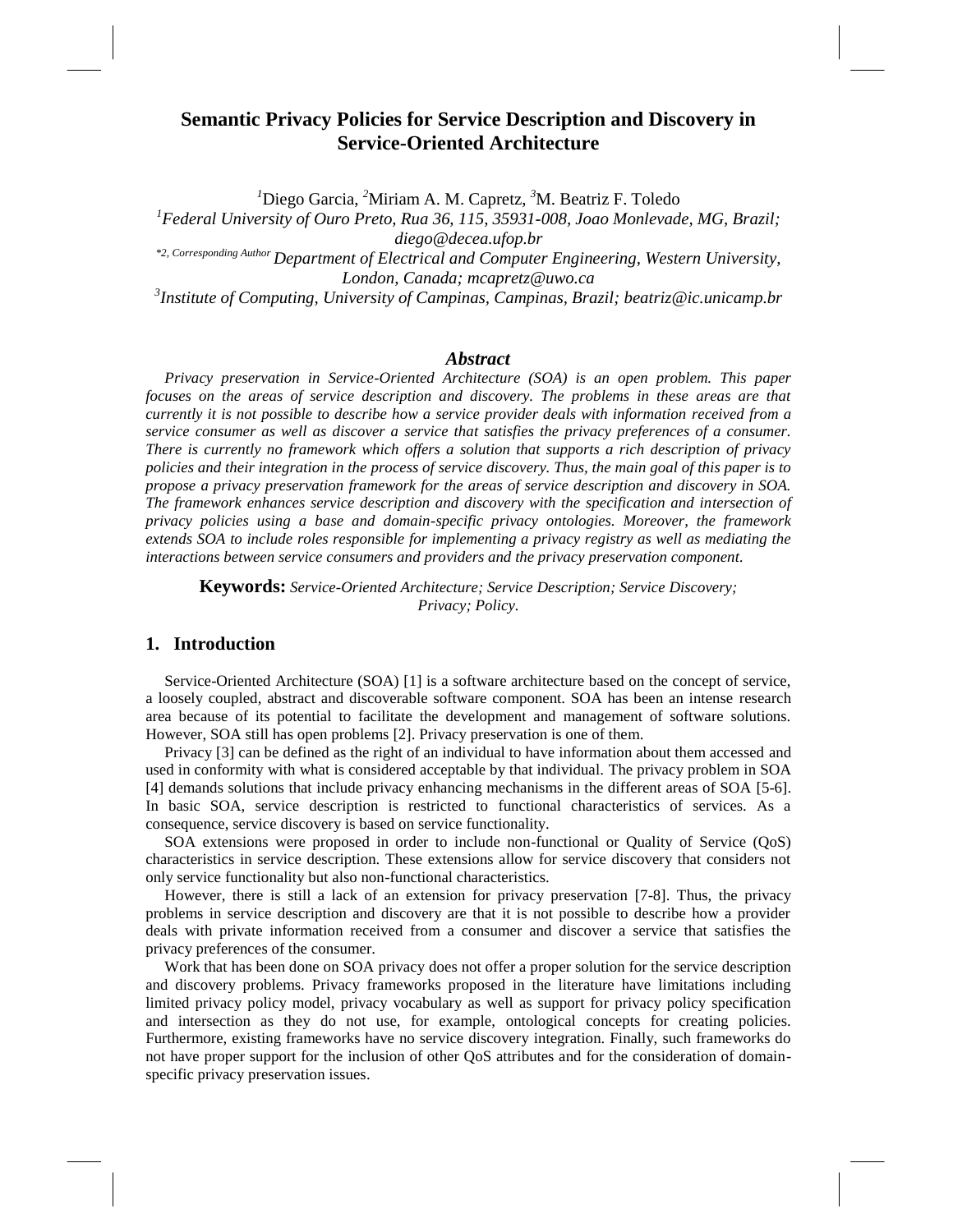This paper addresses the limitations identified in SOA privacy frameworks proposed in the literature. It includes a policy model, which enables the description of privacy practices and preferences of providers and consumers. In the model, policy assertions refer to ontological concepts. Thus, policies are created from concepts defined in privacy ontologies. This information supports the matching between consumer and provider policies. Moreover, the framework includes privacy-aware service discovery, which enables the discovery of services that meet preferences of consumers. The use of policies for service discovery is accomplished by extending SOA with two roles: *privacy* and *mediator*.

Privacy preservation is a problem in several domains. Some privacy issues are common to different domains, but it is important to consider that each domain includes specific issues. Typically, a general privacy regulation [\[9\]](#page-19-4) deals with common issues and a separate regulation [\[10\]](#page-19-5) can complement it with domain issues. In order to address this aspect of privacy preservation, the proposed solution follows an approach in which general privacy issues are represented by a base privacy ontology and domain specific issues are captured by ontologies that extend the base ontology.

This work follows an approach that is used in Web service technology to deal with security. In Web service technology, security (Web Services Security – WS-Security [\[11\]](#page-19-6)) and policy (Web Services Policy – WS-Policy [\[12\]](#page-19-7)) standards are used together to create security policies for Web services. The privacy policies created in this work can be used in combination with policies for other aspects to improve the non-functional support in SOA. Thus, the proposed framework should be considered as one component of a set of components that would create a comprehensive security framework for SOA.

The rest of this paper is organized as follows. Section 2 presents related work. Section 3 gives an overview of the framework. Section 4 describes the privacy policy model that enhances service description. Section 5 describes the SOA extensions that support the use of the policy model for enhancing service discovery. Section 6 presents the implementation and evaluation of the framework. Section 7 concludes the paper.

#### **2. Related work**

This section reviews privacy frameworks for Service-Oriented Architecture (SOA) proposed in the literature. Two aspects were considered in the review of the frameworks:

- Policy model: how are privacy policies of service consumers and providers expressed in the framework?
- SOA extension: how is the basic architecture of SOA extended by the framework?

#### **2.1. Policy model**

The following questions were considered to review the policy model of the frameworks:

• *Format*: does the policy format defined by the framework allow for flexible specification of privacy policies?

A policy format is a standard structure that has to be followed by privacy policies defined by service consumers and providers. Thus, this first question asks if the framework defines a language that is used to structure policies in a way that they can be processed by computers. Several frameworks [13- 17] assume the use of privacy policies by service consumers and providers, but these frameworks do not define a format for the privacy policies. Thus, they do not have a format or the format is not available and consequently the frameworks do not allow for the specification of computer-processable privacy policies. The existing frameworks [18-20] that define a format for privacy policies do not include support for flexibility in the policy format. Thus, these frameworks do not define rules that convert privacy policies to a standard structure and consequently the format is rigid. When these rules are present, consumers and providers can create flexible privacy policies that are converted to a standard structure before being processed. A flexible format includes constructs, for example, alternatives and optional assertions, which allow for richer privacy policy specifications.

• *Vocabulary*: does the privacy vocabulary defined by the framework cover the principles of privacy regulations?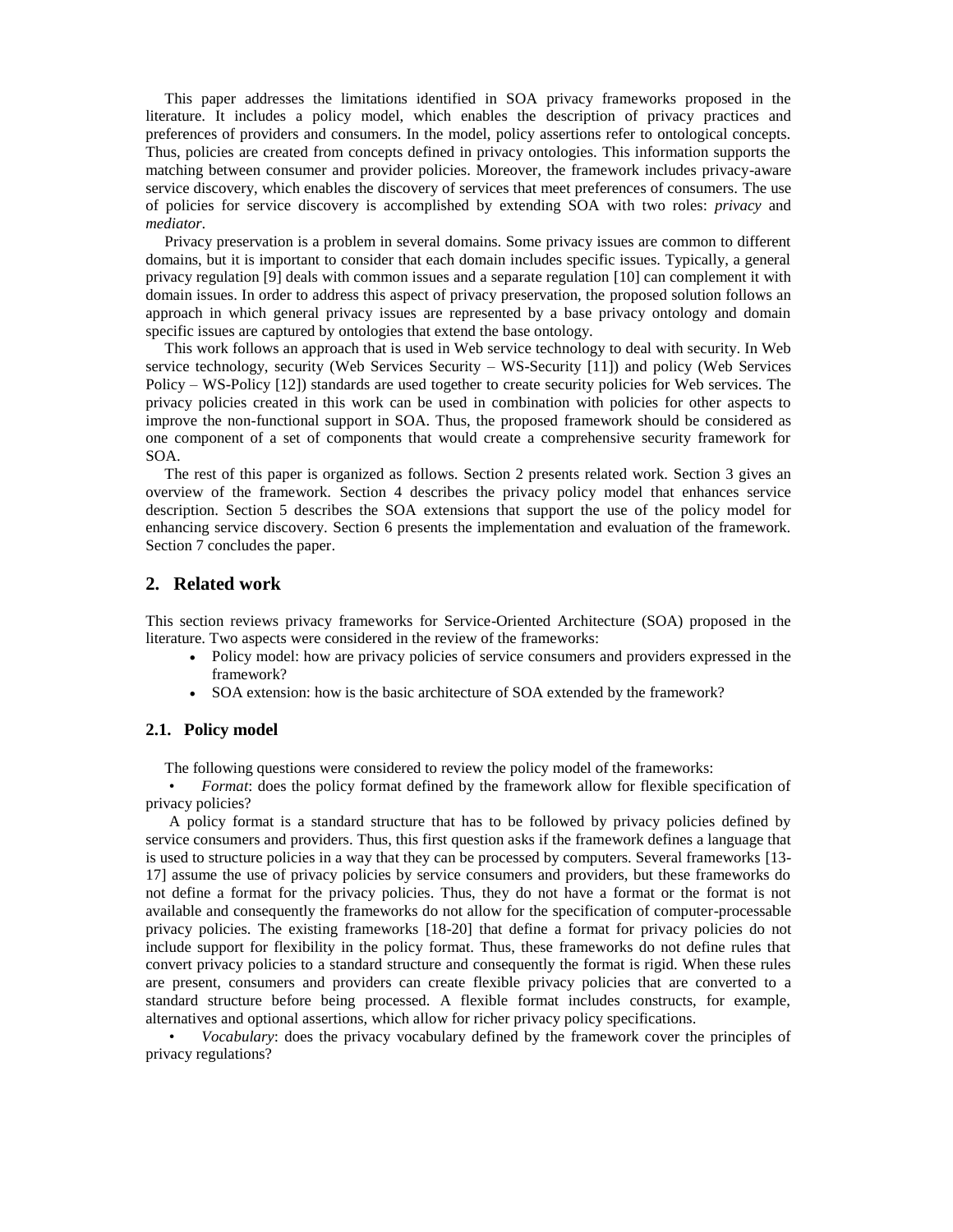A privacy vocabulary is a set of terms related to privacy and relationships among the terms that are used in the specification of privacy policies by service consumers and providers. Some frameworks [13,16,17] assume the use of a privacy vocabulary together with a format for privacy policies, but these frameworks do not define a privacy vocabulary and do not allow for the specification of interoperable privacy policies. Several frameworks define a privacy vocabulary, but the vocabulary is limited. The privacy vocabulary of some frameworks [14-15] includes the concepts of information and collector only. Other existing frameworks [18-20] define a privacy vocabulary that misses the concepts related to collection means, owner access and use record as well as the categorization of some concepts. Thus, these frameworks do not include terms and relationships that capture the principles defined in privacy preservation regulations and consequently the vocabulary is limited. When the principles of regulations are present, consumers and providers can create comprehensive privacy policies that cover a wide range of requirements and guarantees related to privacy preservation. A comprehensive privacy vocabulary, which includes concepts such as owner access and use record, allows for the specification of policies that can provide a higher level of privacy preservation.

• *Semantics*: does the support for semantics of the framework allow for the specification and intersection of semantic policies?

Meaning can be added to the information in a privacy vocabulary by including support for semantics in the framework. Several frameworks [13,15,16,18,19] do not have a privacy vocabulary enriched with semantic information or the semantics is not available and consequently the frameworks allow for the matching between the privacy policies of a service consumer and provider based on syntax only. The frameworks [14,17,20] that include support for semantics do not allow for the specification and intersection of semantic policies as these frameworks extend service ontologies. Thus, in these frameworks the privacy policy is a part of the service description and consequently the policy is not a separate document. When a privacy ontology is present, consumers and providers can create privacy policies that are easier to maintain as they are likely to change more often than the service descriptions. An ontology-based policy, such as an annotated policy, allows for the reuse of policies and the use of policy intersection for verifying the compatibility of privacy policies.

*Domain*: does the framework define an approach to deal with domain-specific privacy issues? Different domains, such as health and learning, have specific privacy issues in addition to the privacy issues that cross multiple domains. Several frameworks [14,15,17,20] do not consider domainspecific privacy preservation issues. Thus, they do not have support for extension and consequently the frameworks do not allow for the specification of privacy policies that include concepts from a given domain. Some existing frameworks [13,16] include placeholders for dealing with domain-specific privacy issues, but these frameworks do not define an approach to the application of the framework to different domains. Thus, these frameworks consider the importance of dealing with domain-specific privacy issues and consequently they are open for extensions. However, they do not define any approach as a part of the framework that drives the extension of the framework with concepts derived from domain-specific issues. The lack of a mechanism to implement the extension of the framework requires the definition of one by the user, which can affect the interoperability of the framework negatively.

#### **2.2. SOA extension**

The following questions were considered in order to review the extension to the basic architecture of SOA of the frameworks:

• *Modification*: how does the framework modify the roles and interactions of basic SOA?

Some frameworks [13,14,18] modify basic roles of SOA, whereas other frameworks [15,17,19,20] add new roles to SOA. Between these two design choices, the second choice is better as it facilitates the deployment of the extension to an SOA environment. The new roles are added as services that are used by consumers and providers the same way as they use other services in the environment. The modification of basic roles, including consumer, provider and registry, is hard to deploy as the entities that are active in the environment need to be modified. Interactions related to privacy preservation are needed between the service consumer and provider in some frameworks [13,17,19]. This setting is not a good design choice as in basic SOA the decision on which service to use is done at discovery time and the consumer and provider start interacting after the decision. Thus, privacy-related interactions should involve a third party at publication and discovery times. All existing frameworks require direct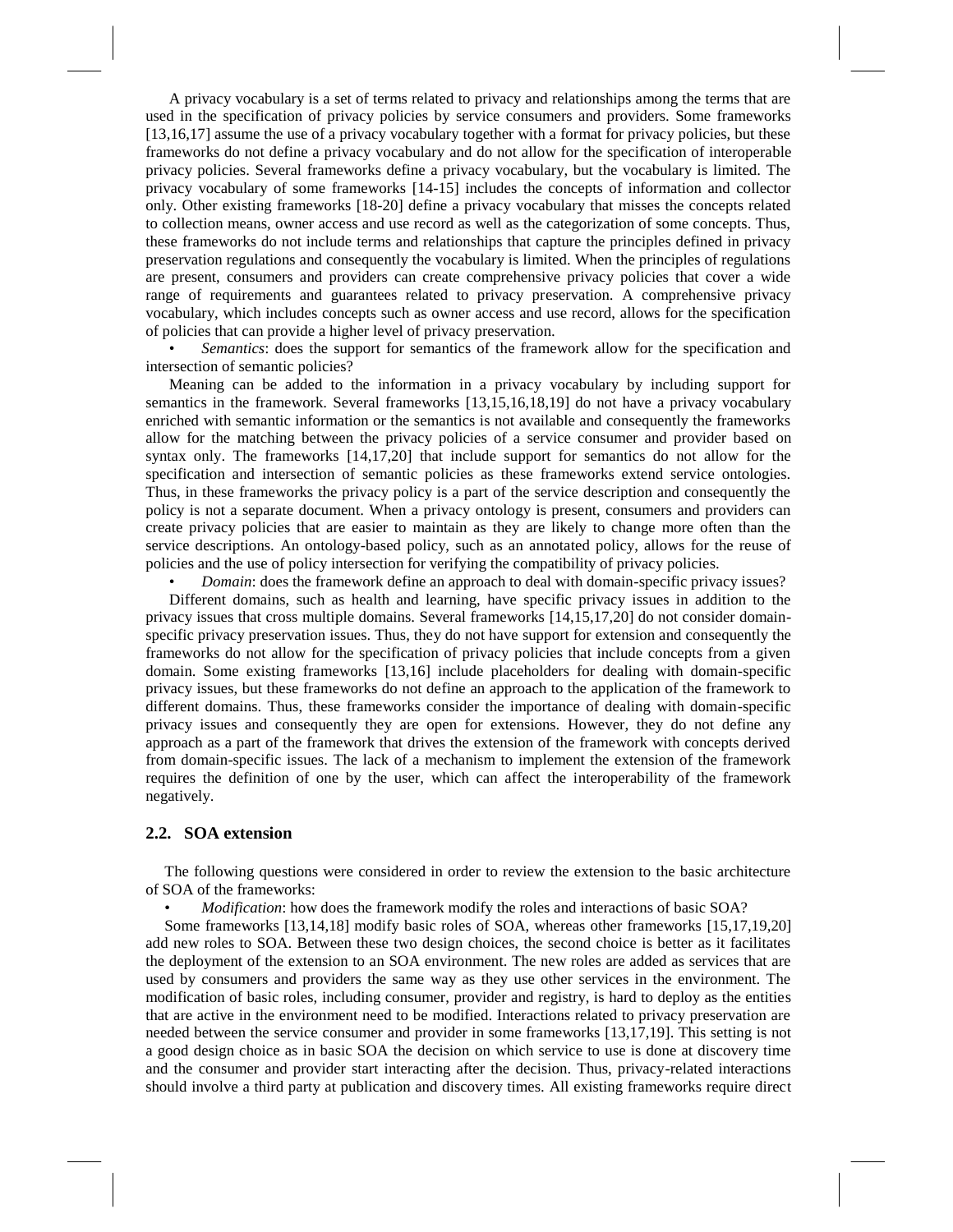interaction with the components responsible for privacy preservation. This setting is not a good design choice as it affects the scalability of the framework negatively when other non-functional characteristics are dealt with. Thus, direct interaction with the privacy components should be avoided.

• *Discovery*: does the framework integrate privacy policies in the process of service discovery?

No framework that integrates privacy policies in the process of service discovery has been identified in the literature. In the surveyed frameworks [13-20], the service consumer has to perform actions after service discovery in order to receive services that meet the privacy preservation preferences of the consumer; for example, the consumer has to request the policy from the provider as well as forward it to the privacy component for verification or do it itself. Due to the lack of integration, consumers and providers may have to perform additional tasks or the number of interactions needed for a consumer to use a service may increase. The integration of privacy policies in the process of service discovery may lead to modifications to the registry, but they can be avoided. Thus, if the integration can be implemented without modifications to the registry, then it is a better design decision as it keeps compatibility with basic SOA as well as alleviates the burden on service consumers and providers.

• *Quality of Service (QoS)*: does the framework enable the inclusion of other QoS attributes with the separation of the different attributes?

QoS is a set of non-functional characteristics of services such as privacy, security and reliability. Although the framework proposed in this paper has been developed specifically to deal with privacy preservation, it has to be prepared for working with other QoS attributes. The QoS attributes required in different environments and interactions vary. They should be dealt with separately as they are processed differently, for example, they need different matching rules. No framework that supports the inclusion of other QoS attributes with the separation of the different attributes has been identified in the literature. In order to deal with other QoS attributes in the surveyed frameworks [13-20], the service consumer and/or the service provider have to interact with a set of components responsible for the QoS attributes or a single component is responsible for all QoS attributes in the framework. These two settings are not good design decisions. The first one affects the scalability of the framework negatively regarding consumers and providers, which have to interact with an increasing number of components that have to be discovered and bound to. The second design choice affects the performance of the framework negatively as a heavy component, which is responsible for processing all the requested QoS attributes, is included in the framework. In addition, new matching rules have to be added to the component when a new attribute is included in the framework.

#### **3. Privacy preservation framework**

The proposed framework addresses the limitations identified in existing frameworks (Section 2). An overview of the framework is shown in Figure 1.

As shown in Figure 1, the framework includes a model for semantic privacy policies and a process of privacy-aware service discovery through an extension to the basic architecture of SOA. The model enables the description of provider privacy practices and consumer preferences in policies. It follows an approach in which privacy preservation issues are represented by a base ontology and domainspecific ontologies. Privacy-aware service discovery enables the discovery of services that meet privacy preferences of consumers. It uses the privacy policy model. At service discovery, policies are intersected to select services from providers whose policies match the consumer's policy. Thus, the framework provides privacy preservation support for the areas of service description and discovery.

The model enhances service description with privacy practices and service request with privacy preferences. The policies complement basic service description and request that include information on service functionality and use. Privacy-aware service discovery integrates privacy-awareness in the processes of service publication and discovery to enable the publication of privacy practices and service discovery that considers privacy preferences. The process of privacy-aware service discovery is accomplished by extending SOA with roles and activities that support the idea of different registry types, including registries for service descriptions and policies.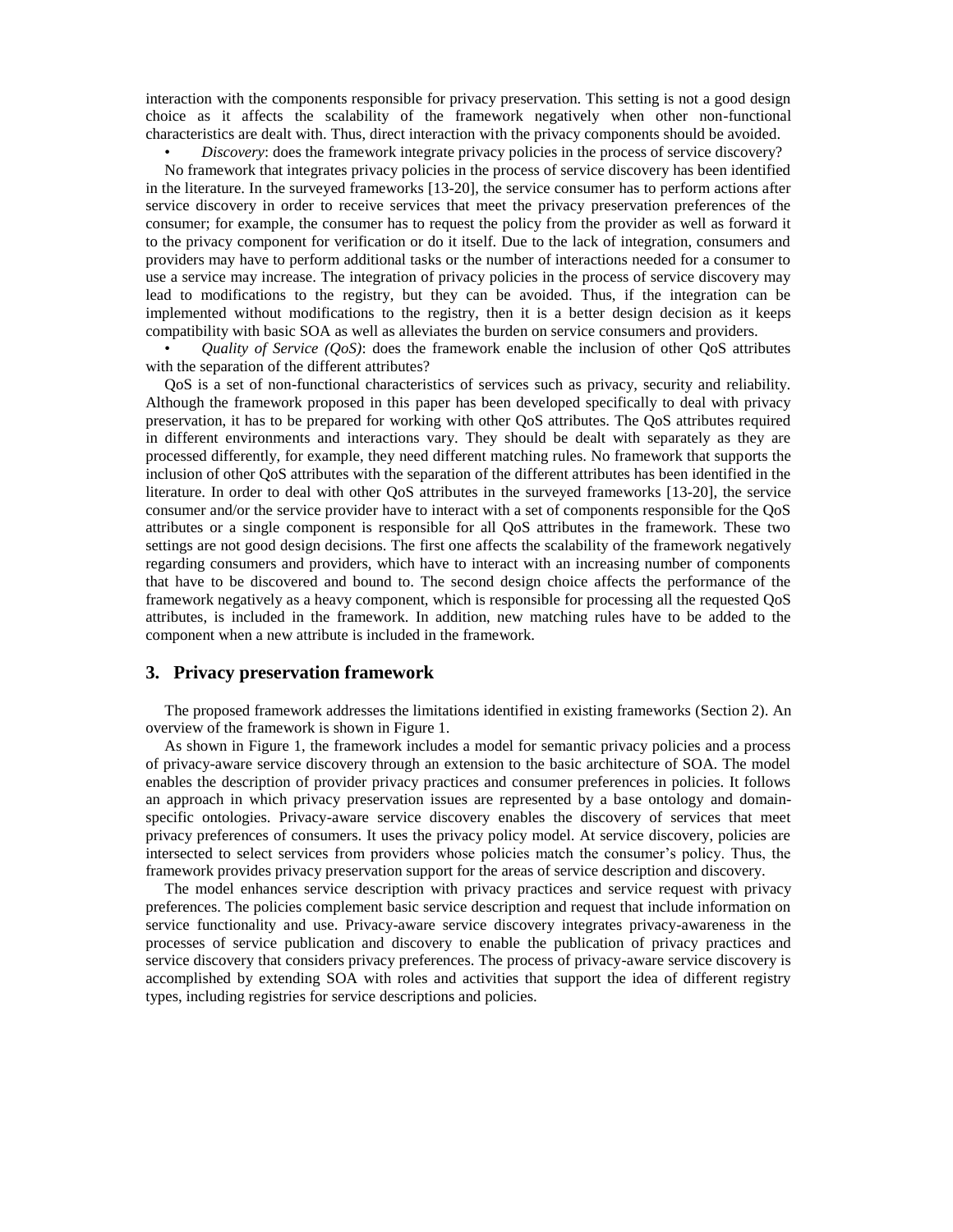

**Figure 1.** Privacy preservation framework

#### **4. Semantic privacy policies model for service description**

The framework includes a policy model based on WS-Policy. WS-Policy [\[12\]](#page-19-7) is the standard for Web service policies and, thus, its format was used to make the model interoperable. The main difference between the proposed model and WS-Policy is that WS-Policy does not support the use of ontologies, whereas in the proposed framework, ontologies are used to define a privacy vocabulary whose concepts are used to specify policies.

#### **4.1. Policy elements**

The policy model includes four elements: component, assertion, alternative and policy. Figure 2 shows a policy example, which is going to be used to illustrate the elements.

|                                            | 01 | Policy         |  |
|--------------------------------------------|----|----------------|--|
|                                            | 02 | ExactlyOne     |  |
|                                            | 03 | A11            |  |
|                                            | 04 | Name           |  |
|                                            | 05 | LegalRetention |  |
|                                            | 06 | A11            |  |
|                                            | 07 | Name           |  |
|                                            | 08 | NoRetention    |  |
| <b>Figure 2.</b> Example of privacy policy |    |                |  |

In Figure 2, Line 1 indicates a policy. Line 2 shows that it includes alternatives. The first alternative is defined from Line 3 and the second one from Line 6. Each alternative includes an assertion on the name information piece (Lines 4 and 7). Each assertion includes a component, which defines the retention period (Lines 5 and 8). The elements of the policy model are described as follows:

Component and Assertion

An assertion deals with a set of information pieces, which is its subject. An assertion includes components and each component restricts one aspect of the handling of the assertion's subject. Figure 3 includes an assertion and a component. The assertion's subject is the name information piece and the component restricts its retention.

|          | A 11        |
|----------|-------------|
| $\Omega$ | Name        |
|          | NoRetention |

**Figure 3.** Example of component and assertion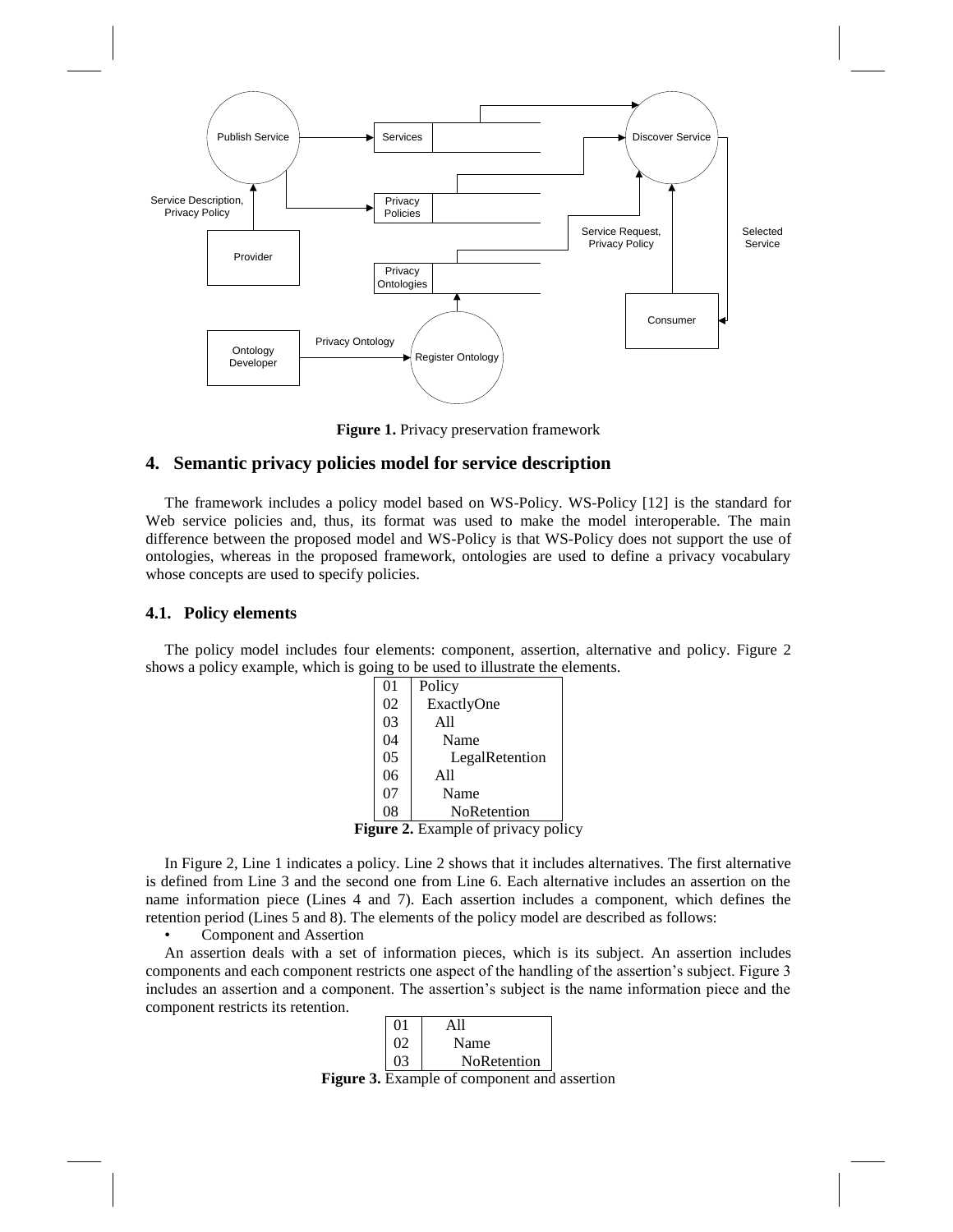Each assertion restricts the handling of a set of information pieces. This way consumers and providers can define assertions for a single information piece or a set with more than one information piece. Thus, by including components to an assertion according to their needs, consumers and providers can express different restrictions to information pieces in different settings and establish different privacy preservation levels based on what each consumer and provider consider as an acceptable practice.

Assertions are expressed using concepts defined in ontologies. These concepts define component types. They create a terminology for expressing policies and indicate general as well as domainspecific privacy semantics. Thus, assertions associated with different services and referring to the same concepts are interpreted similarly. A concept is referred to by an assertion and a component through its qualified name, including the Uniform Resource Identifier (URI) of the ontology that represents the namespace and its local identification. For readability, assertions are expressed using local identifications. In the examples used in this section, the policy components are from the base ontology and some components are used to enrich the examples and would have to be defined in domain ontologies. In Figure 3, the *Name* assertion subject and the *NoRetention* component are defined in a domain and the base ontologies, respectively.

#### **Alternative**

Assertions are grouped in collections called alternatives. An alternative is an ordered assertion collection. It indicates the preferences or practices represented by its assertions and its privacy preservation level depends on the assertions' level. Assertions are processed in the order in which they appear in the alternative. Figure 4 has two alternatives with an assertion each.

|                                  | 01 | ExactlyOne         |  |
|----------------------------------|----|--------------------|--|
|                                  | 02 | A11                |  |
|                                  | 03 | Name               |  |
|                                  | 04 | LegalRetention     |  |
|                                  | 05 | A11                |  |
|                                  | 06 | Name               |  |
|                                  |    | <b>NoRetention</b> |  |
| Figure 4. Example of alternative |    |                    |  |

This element is included in the policy model to offer providers and consumers the possibility to specify alternative settings of privacy practices and preferences. This way the likelihood to successfully intersect policies when discovering services is higher.

**Policy** 

A policy is created by grouping alternatives. It is an ordered collection of alternatives. A policy with more than one alternative indicates that there are choices of preferences or practices. Alternatives are processed in the order in which they appear in the policy. While processing a policy, the first alternative is checked, then, if needed, the second one and so on. Figure 5 shows a policy with two alternatives.

Policies restrict interactions between consumers and providers. Provider policies specify practices and consumer policies specify preferred practices or preferences. Policies apply to information pieces disclosed by consumers to providers to use their services. Figure 5 can represent a consumer or provider policy. Thus, it can define a consumer's preferences or provider's practices regarding the retention of the name information piece.

| $^{01}$                            | Policy         |  |
|------------------------------------|----------------|--|
| 02                                 | ExactlyOne     |  |
| 03                                 | A11            |  |
| 04                                 | Name           |  |
| 0 <sub>5</sub>                     | LegalRetention |  |
| 06                                 | All            |  |
| 07                                 | Name           |  |
| 08                                 | NoRetention    |  |
| <b>Figure 5.</b> Example of policy |                |  |

A provider exposes a policy describing conditions under which it performs its activities in the context of a service. A behavior that reflects those conditions is presented by the provider to satisfy the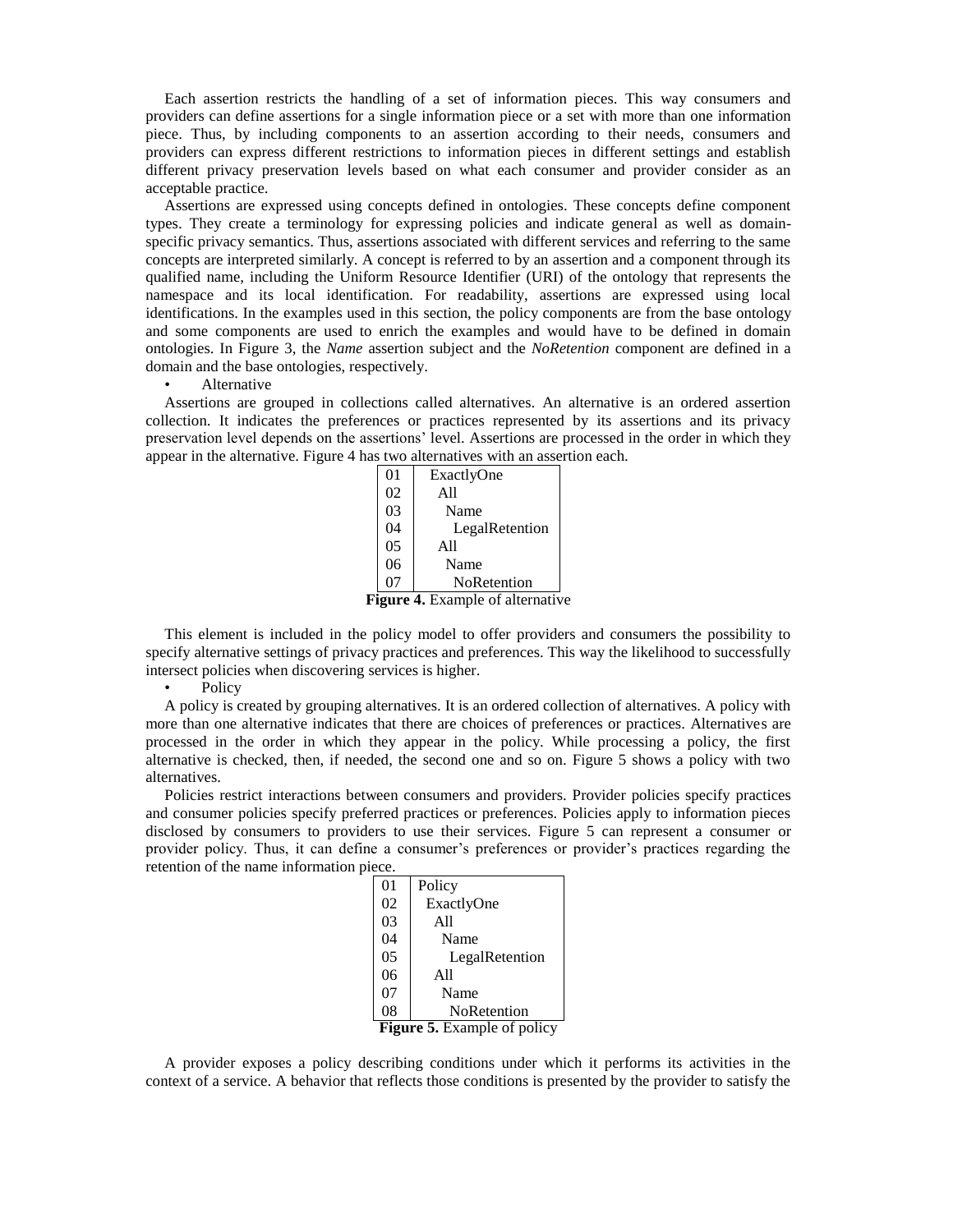policy. A consumer can use the policy exposed by the provider to decide whether or not to use the service. It can choose any alternative in the policy, as each one represents valid conditions under which the service can be used. As each alternative represents an alternative set of conditions, the consumer can choose only one for each interaction with the service. A provider supports an assertion if it performs the practice represented by it. An alternative is supported if all of its assertions are supported by it. A provider supports a policy if it supports all the alternatives of the policy. Thus, it must be able to operate under the different conditions represented by the alternatives in a policy so that it can support the policy. According to Figure 5, the provider has to be able to provide the service with legal retention or no retention of name to support the policy. In the case of the consumer, the policy indicates that the consumer accepts services from providers with no retention or legal retention practices.

#### **4.2. Policy format**

This section describes the policy format, which defines a standard structure for the specification of policies. Policies follow the format shown in Figure 6.

| 0 <sub>1</sub>                  | Policy Name="" Id="" |  |
|---------------------------------|----------------------|--|
| 02                              | ExactlyOne           |  |
| 0 <sub>3</sub>                  | A11                  |  |
| 04                              | Assertion            |  |
| <b>Figure 6.</b> Policy format. |                      |  |

The items of the policy format are described as follows:

- *Policy*: a policy.
- *Name*: the identity of the policy in the form of an absolute Internationalized Resource Identifier (IRI). The name of a policy is referred to by a service description or request in order to associate them.
- *Id*: the policy's identity in the form of an identifier within its enclosing document. An IRIreference is composed using the identifier of a policy and the IRI of the enclosing document in order to refer to the policy externally.
- *ExactlyOne*: the collection of all the alternatives of the policy. This item indicates that only one alternative can be selected at a time.
- *All*: an alternative. This item groups the assertions of an alternative and indicates that all assertions are valid when the alternative is selected.
- Assertion: a preference in the case of a consumer policy or a practice in the case of a provider policy.

A policy named http://www.privpol.com/Policy1 in the format is shown in Figure 7. The assertions are illustrative and their definitions are not necessary at this point as the focus is on the description of the format. This example includes two alternatives. The first one states that name and contact information is collected by the provider (Lines 03-04), whereas name information only is collected for the second alternative (Lines 05-06).

| 01 | Policy Name="http://www.privpol.com/Policy1" |
|----|----------------------------------------------|
| 02 | ExactlyOne                                   |
| 03 | A11                                          |
| 04 | Name, Contact                                |
| 05 | A11                                          |
| 06 | Name                                         |

**Figure 7.** Formatted policy

#### **4.3. Policy intersection**

Intersection is matching between policies, which identifies compatibility between two policies to verify if their owners can interact with each other. The input of the intersection process is a consumer and provider policy. The output is a policy including a compatible alternative from the provider policy or empty if the policies are incompatible.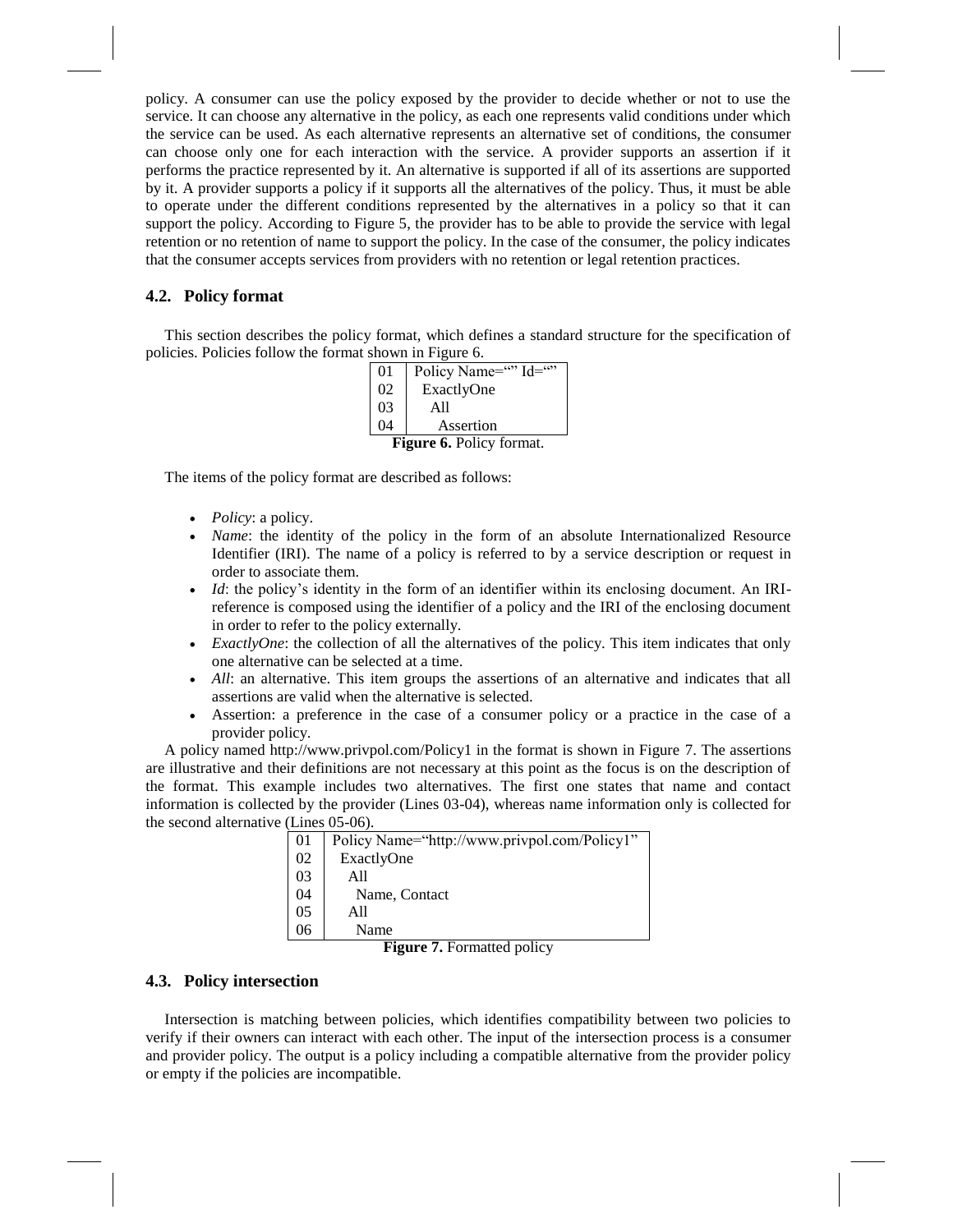Two policies are compatible if at least one consumer alternative is compatible with at least one provider alternative. Two alternatives are compatible if each consumer mandatory assertion is compatible with a provider assertion as well as each provider assertion is compatible with a consumer mandatory assertion. Two assertions are compatible according to matching rules defined by ontologies. The selected provider has to support all practices indicated by the result of the intersection process.

A policy intersection example is shown as follows. Figure 8 and Figure 9 present a consumer and provider policy, respectively. These policies are the intersection input.

| 01                        | Policy         |  |
|---------------------------|----------------|--|
| 02                        | ExactlyOne     |  |
| 03                        | A11            |  |
| 04                        | Name           |  |
| 05                        | NoRecipient    |  |
| 06                        | LegalRetention |  |
| 07                        | A11            |  |
| 08                        | Name           |  |
| 09                        | AnyRecipient   |  |
| 10                        | NoRetention    |  |
| Figure 8. Consumer policy |                |  |

Figure 8 includes two alternatives. The first one (Lines 3-6) indicates that *Name* information can be retained as required by law (*LegalRetention*) but the information cannot be disclosed to third parties (*NoRecipient*). The second alternative (Lines 7-10) indicates that *Name* information can be disclosed to any third parties (*AnyRecipient*) but it cannot be retained (*NoRetention*).

|                                      | 0 <sub>1</sub> | Policy                   |
|--------------------------------------|----------------|--------------------------|
|                                      | 02             | ExactlyOne               |
|                                      | 03             | A11                      |
|                                      | 04             | Name                     |
|                                      | 05             | BusinessRecipient        |
|                                      | 06             | LegalRetention           |
|                                      | 07             | A11                      |
|                                      | 08             | Name                     |
|                                      | 09             | <b>BusinessRecipient</b> |
|                                      | 10             | NoRetention              |
| Tionre<br>Compatible provider polici |                |                          |

**Figure 9.** Compatible provider policy

Figure 9 includes two alternatives. The first one (Lines 3-6) indicates that *Name* is retained as required by law (*LegalRetention*) and disclosed to third-party businesses (*BusinessRecipient*). The second one (Lines 7-10) indicates that *Name* is disclosed to businesses and not retained (*NoRetention*). The first consumer alternative (Figure 8) is not supported by any provider alternative (Figure 9) as it requires no disclosure (*NoRecipient*) and both provider alternatives disclose *Name* (*BusinessRecipient*).

The second consumer alternative is not supported by the first provider alternative as it requires no retention (*NoRetention*) and the first provider alternative retains *Name* (*LegalRetention*). The intersection result (Figure 10) includes the second provider alternative as it supports the second consumer alternative (*NoRetention*).

|                                              | 01 | Policy                   |
|----------------------------------------------|----|--------------------------|
|                                              | 02 | ExactlyOne               |
|                                              | 03 | A11                      |
|                                              | 04 | Name                     |
|                                              | 05 | <b>BusinessRecipient</b> |
|                                              | 06 | NoRetention              |
| <b>Figure 10.</b> Policy intersection result |    |                          |

#### **4.4. Base ontology**

The semantic approach that supports the model includes a base and domain-specific ontologies. The base ontology includes general privacy concepts. Domain ontologies extend the base one and include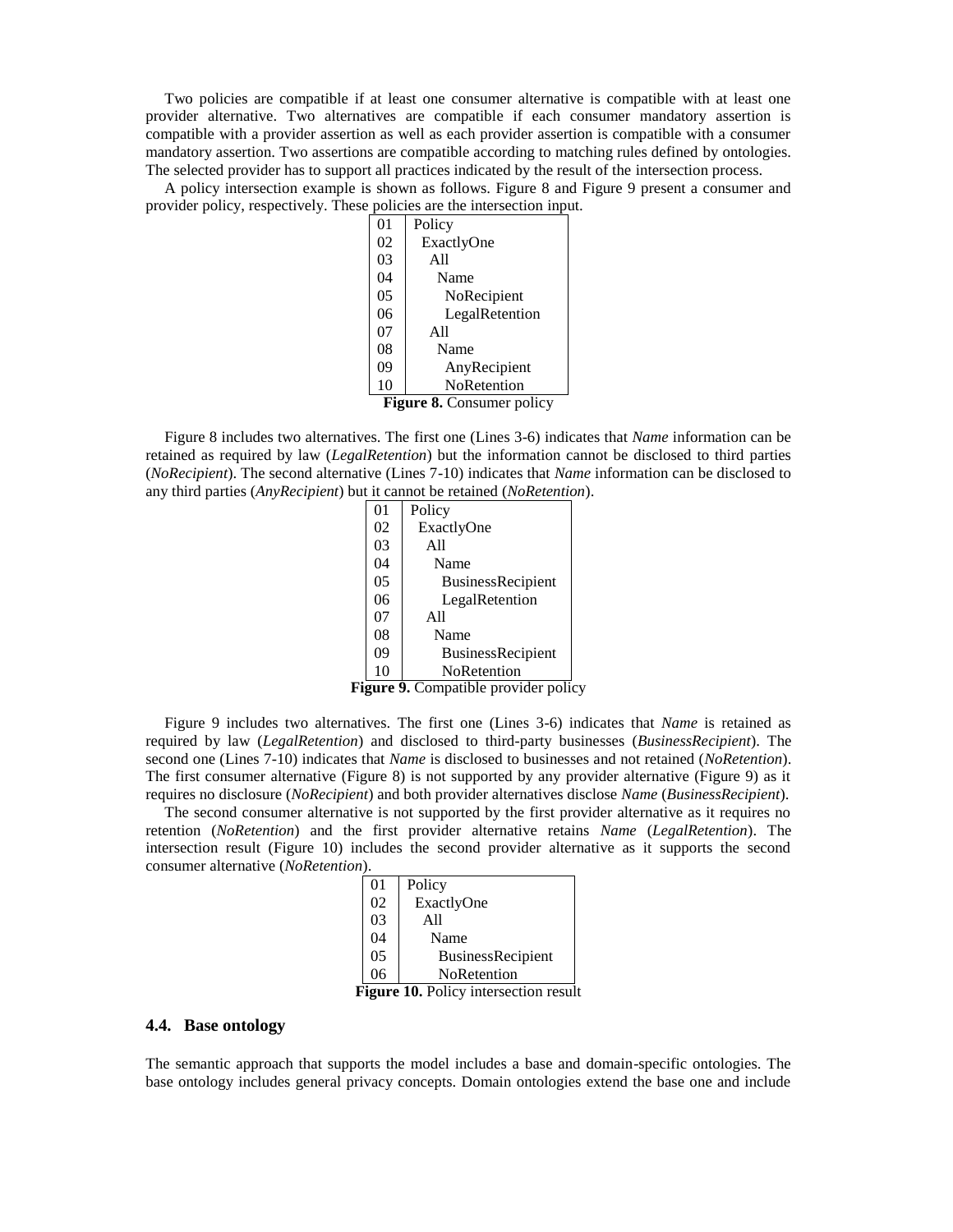domain-specific privacy concepts. An overview of the base ontology is shown in Figure 11. The base concepts are described under types of information activities to which they relate. Four activity types can be identified in privacy regulations [9,21-23]: initial disclosure, further disclosure, storage and use.



#### **Figure 11.** Base ontology

**4.4.1. Initial disclosure:** In this activity, a consumer discloses information to a provider. It is important to give the consumer the ability to control the disclosure. Firstly, it is necessary to ensure that the consumer is aware of it. It is also important to ensure that it is aware of its implications so that it can balance them and the benefits it is going to get from the disclosure. Three concepts were identified in this activity: *Information*, *Collector* and *Collection*.

• *Information*

This concept represents the type of the information piece to be disclosed by the consumer (in a consumer policy) or collected by the provider (in a provider policy).

• *Collector*

This concept represents the provider that is allowed by the consumer to collect its information (in a consumer policy) and the provider that is going to collect the consumer's information (in a provider policy). *Collector* includes the following concepts:

- *ProviderName*: identifies the providers allowed by the consumer (in a consumer policy) and the one that is going to collect the information (in a provider policy).
- *ProviderType*: indicates the types of the providers allowed by the consumer (in a consumer policy) and the type of the one that is going to collect the information (in a provider policy). • *Collection*

This concept represents the information collection means, that is, the means the provider employs to collect information, allowed by the consumer (in a consumer policy) and used by the provider (in a provider policy). Types of collection means include:

- *DirectCollection*: indicates that the information can be collected directly (in a consumer policy) and is going to be collected directly (in a provider policy).
- *IndirectCollection*: indicates that the information can be collected indirectly; for example, using information provided by the consumer to obtain publicly-available information (in a consumer policy), and is going to be collected indirectly (in a provider policy).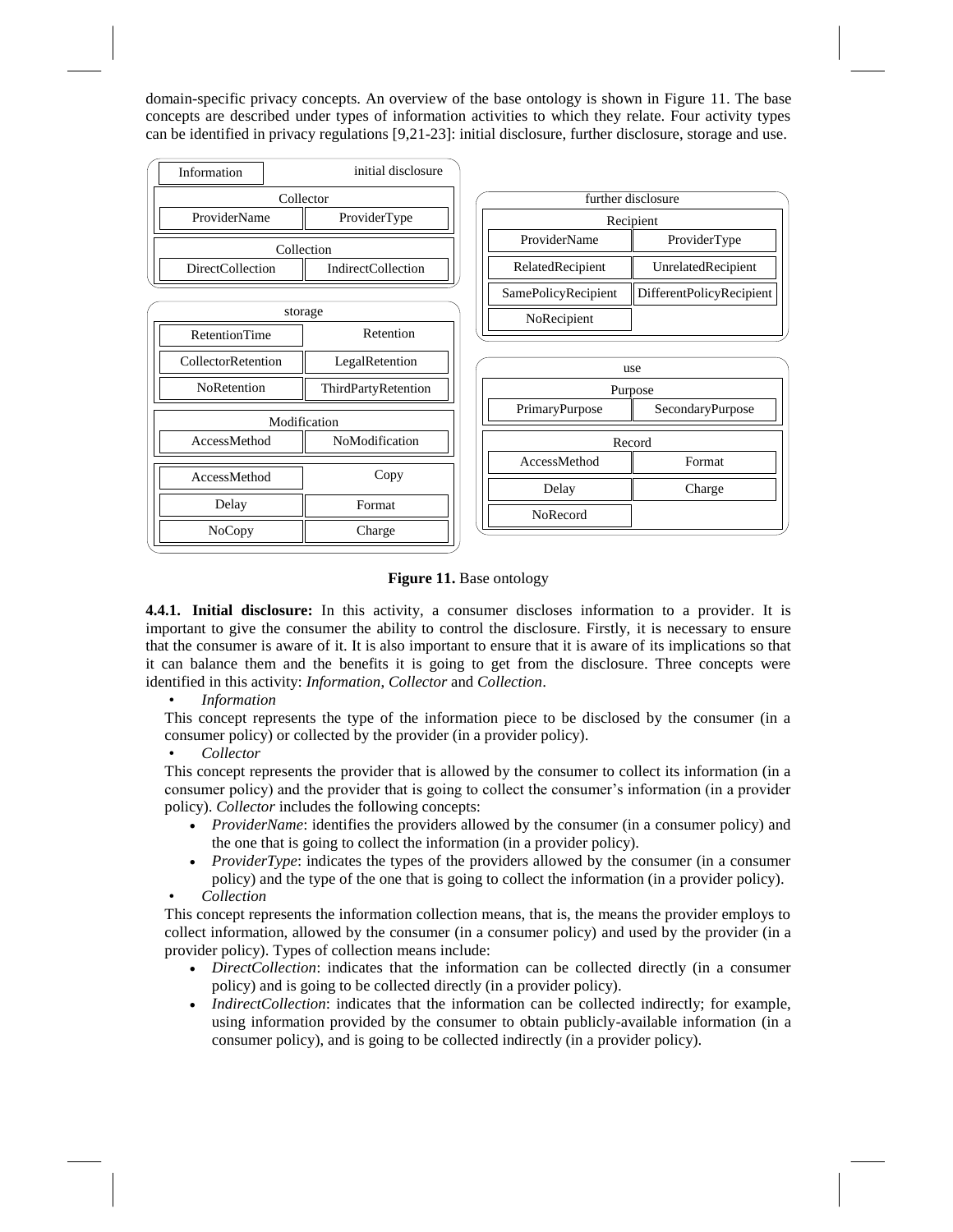**4.4.2. Further Disclosure:** A further disclosure occurs between two providers. In this activity, the provider that collected the information from the consumer shares it with another one. Different indirectness levels can occur, as the third-party provider can share the information received from its collector with another provider. Thus, a provider receives the consumer's information from the provider with which the consumer directly interacted or, in additional indirectness levels, it receives the information from a provider that is not the collector. The *Recipient* concept was identified in this activity.

#### • *Recipient*

This concept represents the recipient of a further disclosure allowed by the consumer (in a consumer policy) and the third parties that are going to receive from the collector the information disclosed by the consumer (in a provider policy). *Recipient* includes:

- *ProviderName*: identifies the recipients of further disclosures allowed by the consumer (in a consumer policy) and the third parties that are going to be recipients of further disclosures by the provider (in a provider policy).
- *ProviderType*: indicates the types of the recipients allowed by the consumer (in a consumer policy) and the types of the third parties that are going to be recipients of further disclosures by the provider (in a provider policy).
- *RelatedRecipient*: indicates that the recipients must behave on behalf of the collector (in a consumer policy) and are going to do so (in a provider policy).
- *UnrelatedRecipient*: indicates that the recipients can behave on their own behalf (in a consumer policy) and are going to do so (in a provider policy).
- *SamePolicyRecipient*: indicates that the recipients must perform the same practices as the collector regarding the disclosed information (in a consumer policy) and are going to do so (in a provider policy).
- *DifferentPolicyRecipient*: indicates that the recipients can perform different practices from the collector regarding the disclosed information (in a consumer policy) and are going to do so (in a provider policy).
- *NoRecipient*: indicates that no recipient is allowed by the consumer (in a consumer policy) and the collector does not disclose the information to any third party (in a provider policy).

**4.4.3. Storage:** Two storage types can occur. In the first one, information is stored beyond service completion. The second type refers to information that is stored only for the time period of the transaction. Another dimension that can classify storage is who is going to store it. Information can be stored by the provider with which the consumer interacted or by a third-party provider. Three concepts were identified: *Retention*, *Modification* and *Copy*.

#### • *Retention*

This concept represents the time period of the information retention and the provider responsible for it. *Retention* includes the following concepts:

- *RetentionTime*: indicates the maximum time period the information can (in a consumer policy) and is going to be retained (in a provider policy).
- *LegalRetention*: indicates that the information can (in a consumer policy) and is going to be retained as required by law (in a provider policy).
- *CollectorRetention*: indicates that the information must (in a consumer policy) and is going to be retained by the collector (in a provider policy).
- *ThirdPartyRetention*: indicates that the information must (in a consumer policy) and is going to be retained by a third party (in a provider policy).
- *NoRetention*: indicates that the information cannot (in a consumer policy) and is not going to be retained beyond service completion (in a provider policy).
- *Modification*

This concept represents the capability of the consumer to request to the provider the modification of the retained information. *Modification* includes the following concepts:

- *AccessMethod*: identifies the means required by the consumer (in a consumer policy) and supported by the provider to request the modification (in a provider policy).
- *NoModification*: indicates that the consumer does not require (in a consumer policy) and the provider does not allow for modification (in a provider policy).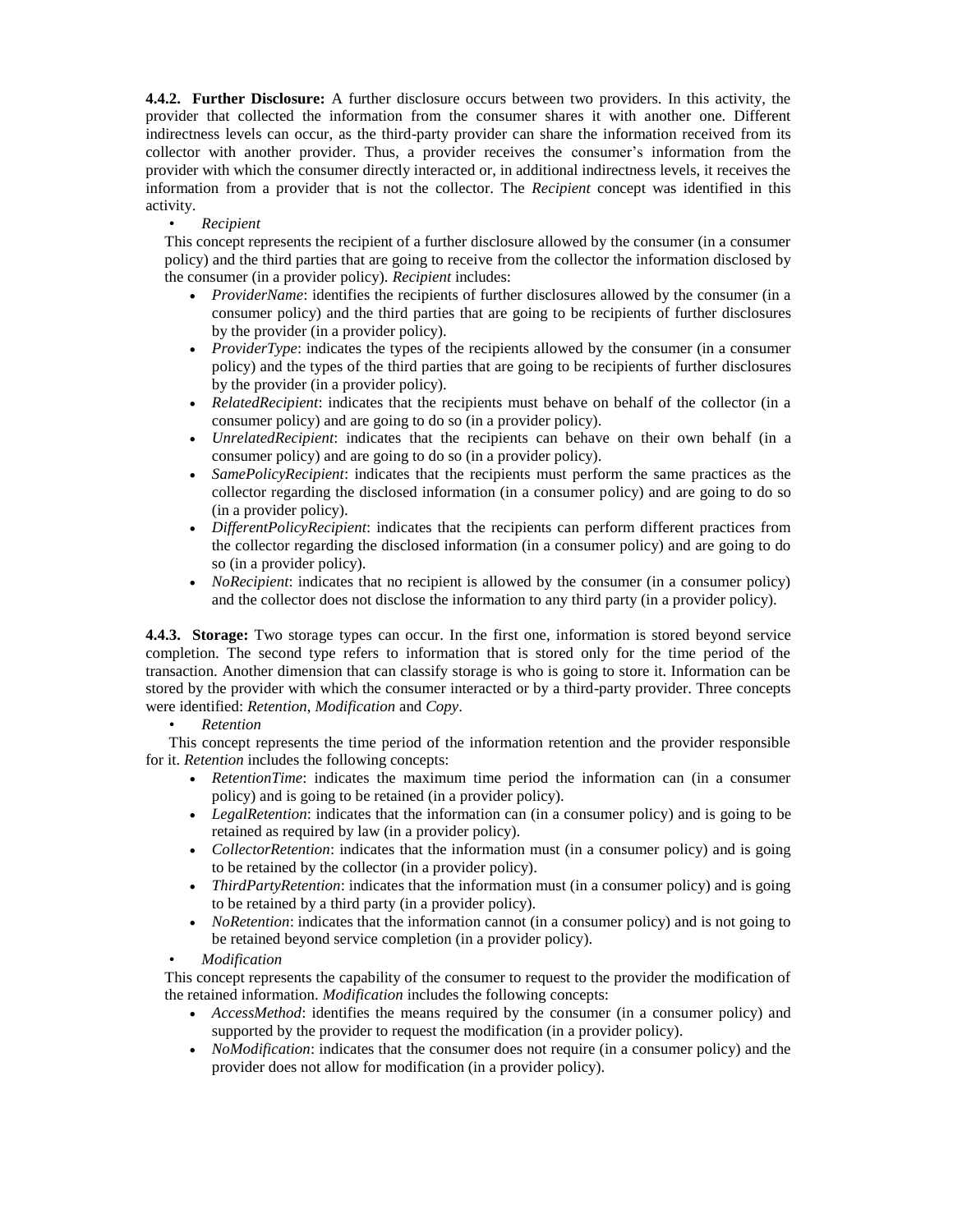#### • *Copy*

This concept represents the consumer's capability to request a copy of the retained information to the provider. *Copy* includes the following concepts:

- *AccessMethod*: identifies the means required by the consumer (in a consumer policy) and supported by the provider to request copy (in a provider policy).
- *Format*: identifies the copy format required by the consumer (in a consumer policy) and supported by the provider (in a provider policy).
- *Delay*: identifies the maximum time period the consumer is willing to wait for the receipt of the copy (in a consumer policy) and the delay the provider demands to make it available (in a provider policy).
- *Charge*: identifies the maximum charge the consumer is willing to pay for the receipt of the copy (consumer) and the charge the provider demands to make it available (provider).
- *NoCopy*: indicates that the consumer does not require (in a consumer policy) or the provider does not allow for copy request (in a provider policy).

**4.4.4. Use:** Two types of use can occur. The first one includes the uses that are necessary for accomplishing the service, while the second one includes secondary uses. Another classification dimension for use is the provider that performs it. Information can be used by the provider with which the consumer directly interacted or third parties to which the collector disclosed it. Two concepts were identified in this activity: *Purpose* and *Record*.

• *Purpose*

This concept represents the purposes for information collection allowed by the consumer (in a consumer policy) and the purposes for which the provider is going to collect the information (in a provider policy). *Purpose* includes the following concepts:

- *PrimaryPurpose*: indicates that the information can (in a consumer policy) and is going to be used for service completion only (in a provider policy).
- *SecondaryPurpose*: indicates that the collected information can (in a consumer policy) and is going to be used for secondary purposes (in a provider policy).

#### • *Record*

This concept represents the capability of the consumer to request to the provider a record of the use of the collected information. *Record* includes the following concepts:

- *AccessMethod*: identifies the means required by the consumer (in a consumer policy) and supported by the provider to record request (in a provider policy).
- *Format*: identifies the record format required by the consumer (in a consumer policy) and supported by the provider (in a provider policy).
- *Delay*: identifies the maximum time period the consumer is willing to wait for the receipt of the requested record (in a consumer policy) and the delay the provider demands to make it available (in a provider policy).
- *Charge*: identifies the maximum charge the consumer is willing to pay for the receipt of the record (in a consumer policy) and the charge the provider demands to make it available to the consumer (in a provider policy).
- *NoRecord*: indicates that the consumer does not require (in a consumer policy) and the provider does not allow for record request (in a provider policy).

#### **5. Privacy-aware service discovery**

The framework includes a process of privacy-aware service discovery that uses the policy model. It allows for consumers to have their preferences considered when looking for services. In order to enable the process, two roles were included in SOA: *mediator* and *privacy*. A publication and discovery space is defined, which includes the *privacy* role, in addition to the basic role of registry. The services in this space are responsible for service publication and discovery. Whereas the registry service is responsible for functional characteristics, the *privacy* service is responsible for privacy characteristics. The second new role, the *mediator*, is added to make the publication and discovery space transparent to the consumers and providers as well as support additional QoS characteristics. As with the service registry, these roles should be played by trusted third parties to ensure that their activities are unbiased. The extended SOA is shown in Figure 12.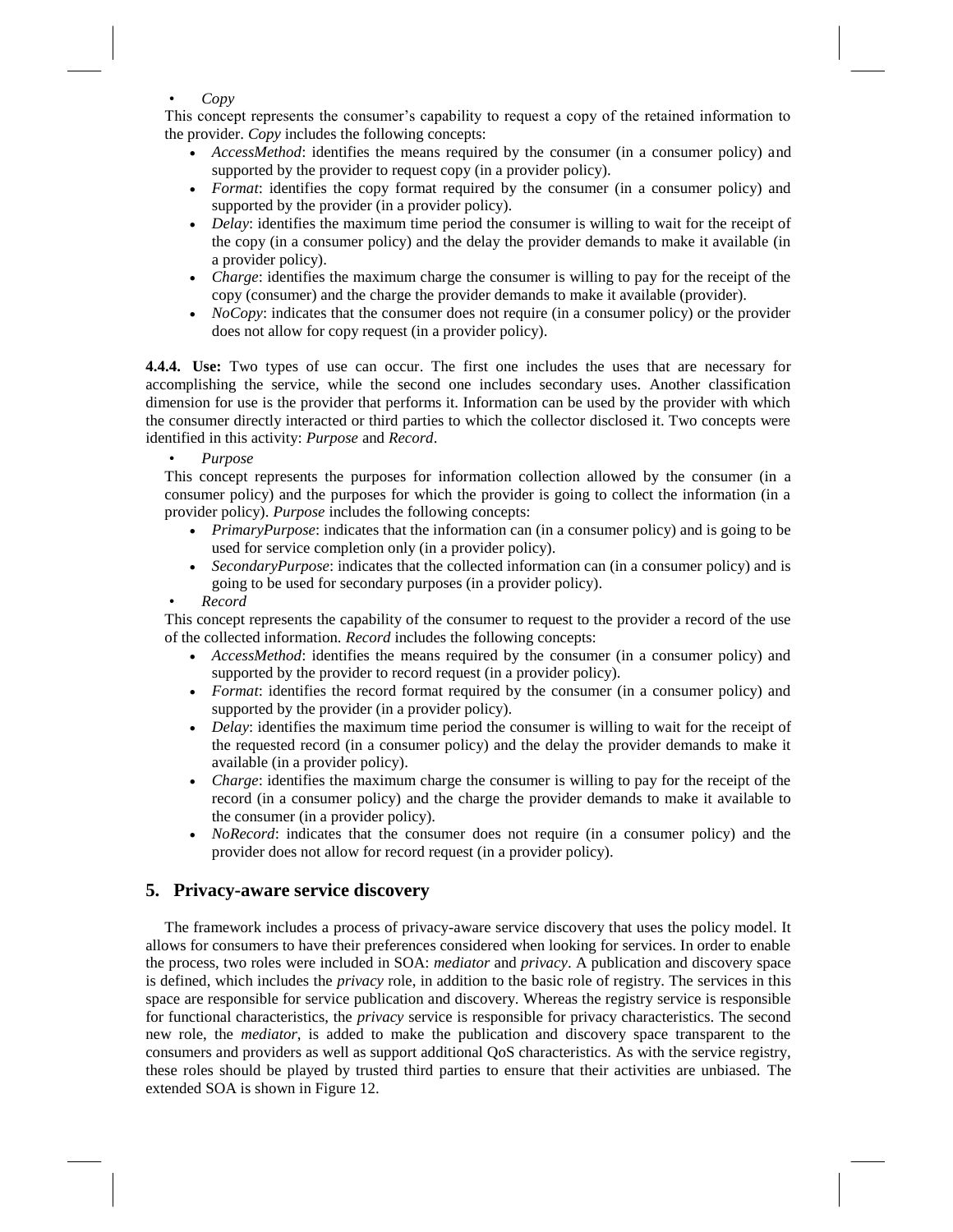The provider uses the extension by sending its policy together with the service description to the *mediator*. In the case of the consumer, the extension is used by sending to the *mediator* its policy together with the service request. The *mediator* can then be added to SOA and interacted with the same way the registry is used, by selecting a service in an Enterprise Service Bus (ESB) and using an Application Programming Interface (API), for example. If consumers and providers do not want to use the privacy feature, then they can still interact similarly to how they do so in traditional SOA. The new roles and their interactions with the basic ones are presented as follows.



**Figure 12.** SOA new roles

#### **5.1. Mediator**

The *mediator* service is included in SOA to facilitate the interactions between the provider or consumer and the publication and discovery services, including registry and *privacy* services, by making them transparent to consumers and providers. Together with the registry and *privacy*, the *mediator* is responsible for service publication and discovery. It uses them to execute these activities. The *mediator* has a registry of publication and discovery services, which is used to register addresses of registries and privacies. Registry and *privacy* providers are responsible for registering their services in this registry. Based on the message received from the provider or consumer, the *mediator* decides which publication or discovery services are needed to execute the requested activity. It retrieves the addresses of the registry and *privacy* so that it can use them.

The activities of registration and deregistration of publication and discovery services performed by the *mediator* are shown in Figure 13. At publication and discovery service registration/deregistration, the *mediator* receives a registration/deregistration message from the provider including a description. Then, the description is registered/deregistered. Finally, it sends a result message to the provider.



**Figure 13.** Registration and deregistration of publication and discovery services

The tasks under the responsibility of the *mediator* at service publication and unpublication are shown in Figure 14. At service publication/unpublication, the *mediator* receives a publication/unpublication message from the provider. It sends a service description message to the registry and a privacy policy message to the *privacy* if the publication/unpublication message includes a service description and privacy policy. Then, the *mediator* receives a description and policy result message from the registry and *privacy*. Finally, it sends a final result message to the provider.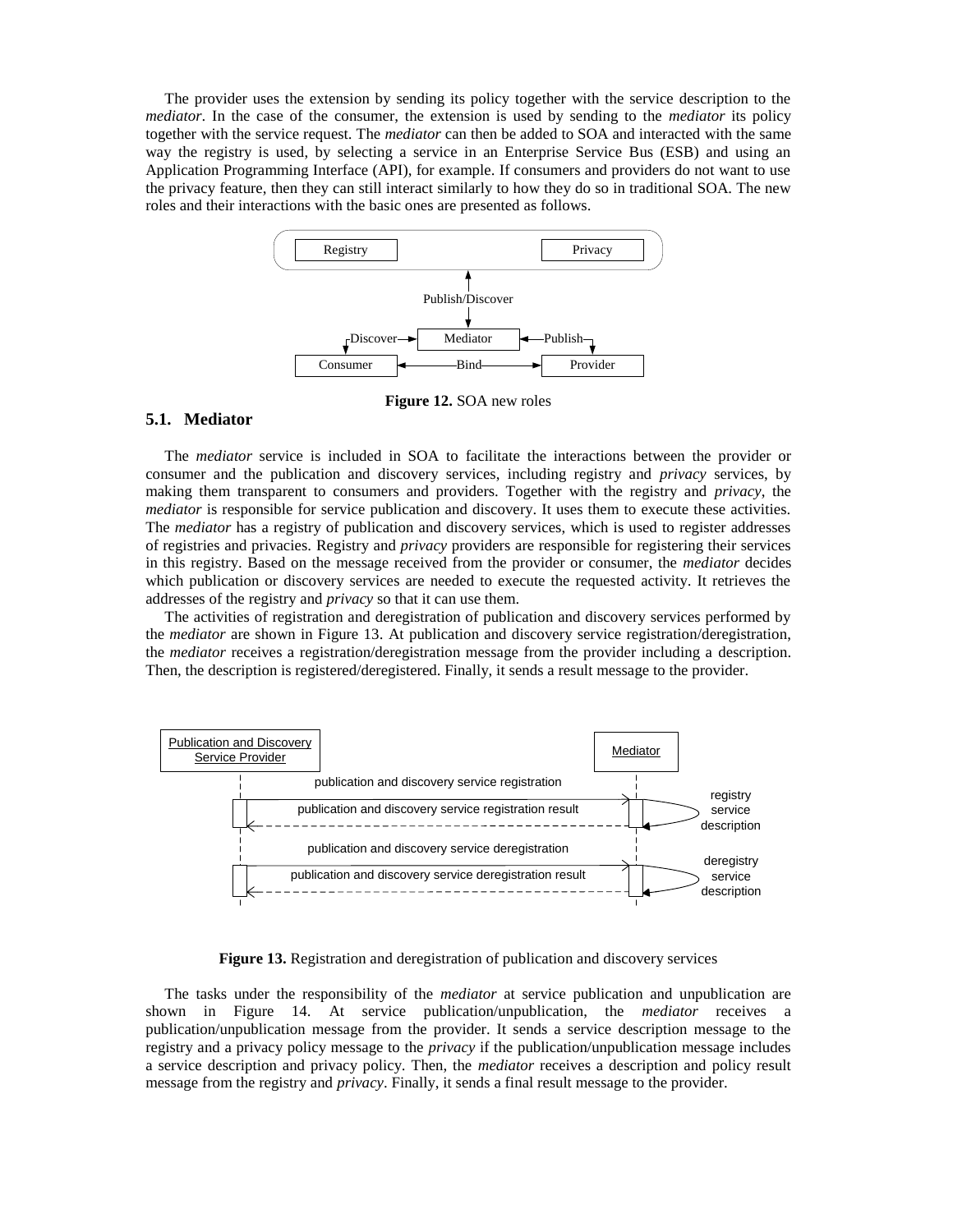

**Figure 14.** Mediator tasks at service publication and unpublication

The tasks under the responsibility of the *mediator* at service discovery are shown in Figure 15. At service discovery, the *mediator* receives a discovery message from the consumer. It sends a service description and privacy policy message to the registry and *privacy* if the discovery message includes a service request and privacy policy. Then, the *mediator* receives a service description and privacy policy result message from the registry and *privacy*. Finally, it sends a final result message to the consumer.



**Figure 15.** Mediator tasks at service discovery

#### **5.2. Privacy**

The *privacy* service is responsible for the publication, unpublication and discovery of policies. It provides these activities to the provider and consumer through the *mediator*. The *privacy* includes a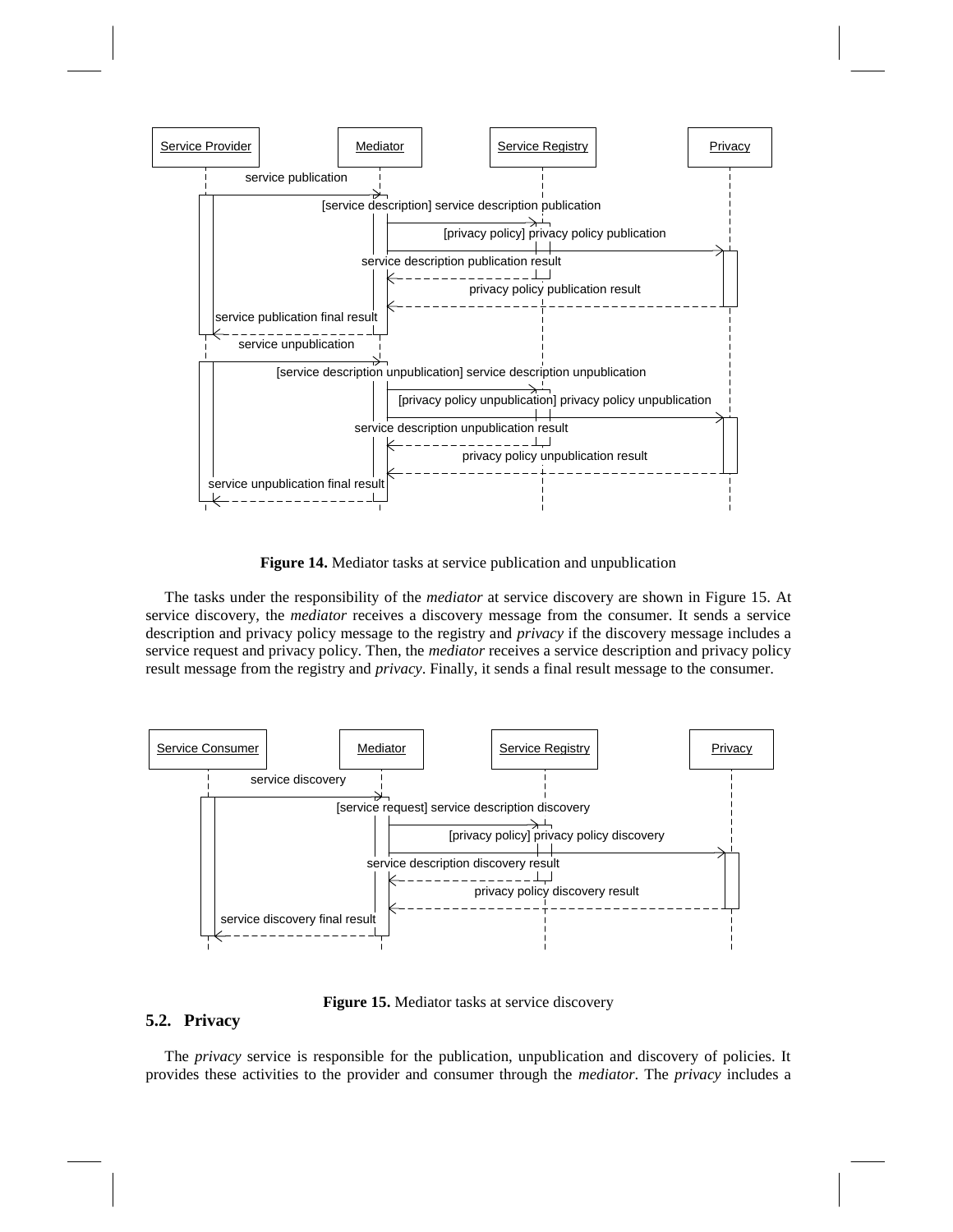policy registry, which is used to register provider policies. These policies are retrieved by the *privacy* so that it can intersect them with the consumer policy. The *mediator* is responsible for sending the policies to the *privacy*. The *privacy* also includes an ontology registry, which is used to register the base and domain ontologies and query them to determine compatibility between consumer and provider policies. To verify policy compatibility, the *privacy* retrieves the ontological concepts associated to each assertion in the policies. Then, it checks the relationship between the concepts in the ontologies. Domain representative organizations are responsible for developing domain-specific ontologies and registering them in the *privacy*'s registry.

The activities of registration and deregistration of privacy ontologies, which are defined to apply the framework to specific domains, performed by the *privacy* are shown in Figure 16. At ontology registration/deregistration, the *privacy* receives an ontology message from the ontology developer. Then, it registers/deregisters the ontology. Finally, the *privacy* sends an ontology result message, indicating the outcome of the activity, to the ontology developer.



**Figure 16.** Registration and deregistration of ontologies

The activities of privacy policy publication, unpublication and discovery performed by the *privacy* are shown in Figure 17. At service publication/unpublication/discovery, the *privacy* receives a policy message from the *mediator*. Then, it publishes/unpublishes/discovers the privacy policy. Finally, the *privacy* sends a policy result message, indicating the outcome of the activity, to the *mediator*.



**Figure 17.** Publication, unpublication, and discovery of policies

#### **6. Implementation and evaluation**

In order to evaluate the framework, a prototype was implemented. The goal of the evaluation was to check the effectiveness of the SOA extension and the advantage of using ontologies for comparing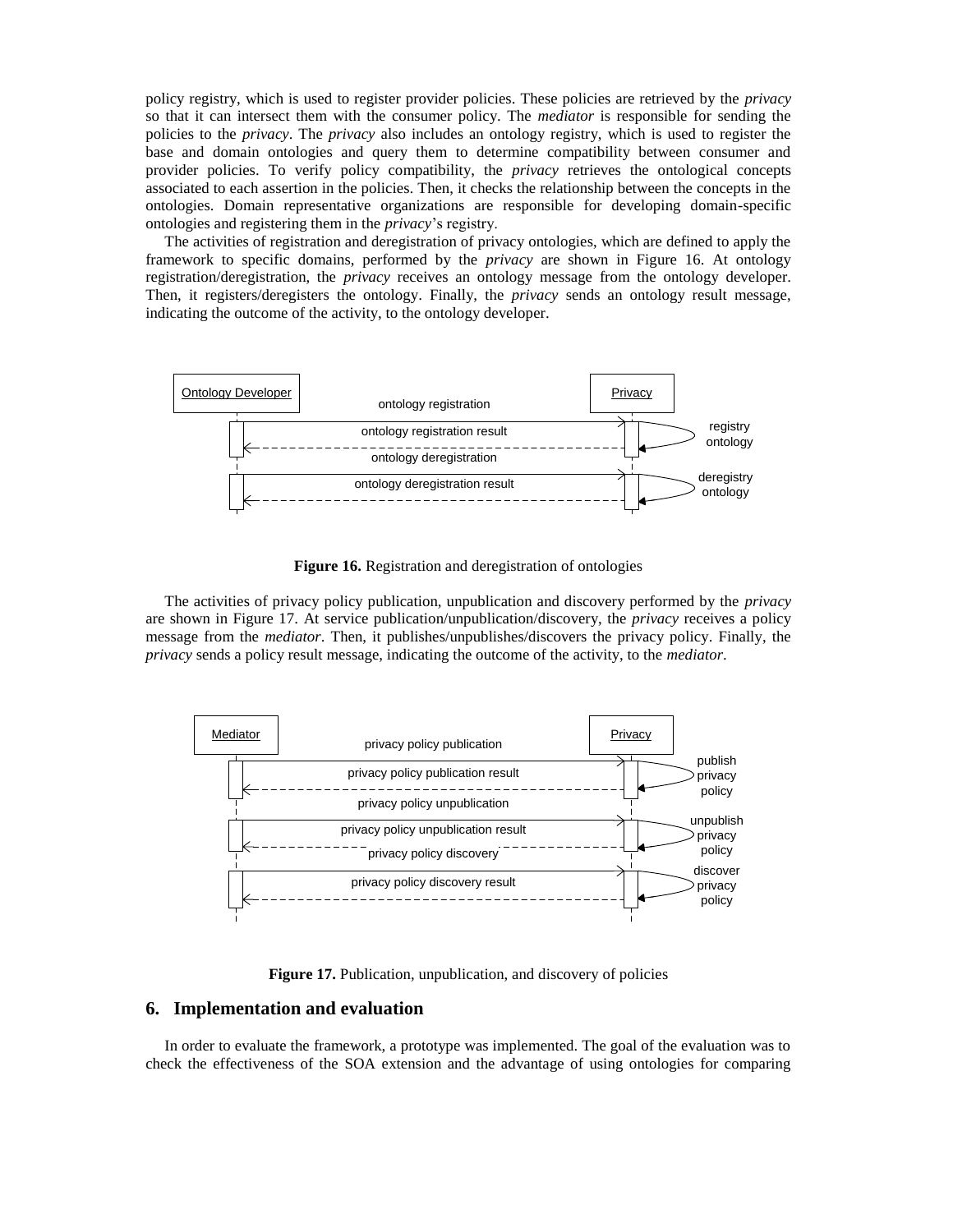privacy policies. Thus, the emphasis of this implementation and evaluation was on the integration of privacy preservation in service description and discovery through the use of semantic policies.

#### **6.1. Implementation**

The prototype was developed using Web service technology. Web services were implemented in Java, including *mediator* and *privacy* services. Other Web services defined an SOA environment and represented providers, consumers and a service registry. The registry's databases for storing service descriptions were created using the Structured Query Language (SQL). Policies were created to demonstrate different cases in the domain scenario that was proposed for the evaluation. They were written using an extended version of the Web Services Policy Framework (WS-Policy), which was created to support the policy model. The base and domain ontologies created for the evaluation were written in the Web Ontology Language (OWL). The *mediator*, *privacy* and registry services were deployed on an application server. The following products were used:

- Sun Java Development Kit Version 1.5: Java support.
- Apache Tomcat Version 4.0: an application server.
- MySQL AB MySQL Version 5.0: a database management system.
- Apache Axis Version 1.3: Web Services Description Language (WSDL) support and a SOAP engine.
- Apache jUDDI Version 0.9: a Universal Description Discovery & Integration (UDDI) registry.
- HP/IBM/SAP UDDI4J Version 2.0: a UDDI Java API.
- Apache WS-Commons/Policy Version 0.9: WS-Policy support.
- Stanford Protégé 4.0: OWL support.

The prototype created an environment formed by a set of Web services (Figure 18). A Web service was used to provide the registry operations through the UDDI API and another Web service implemented the *privacy* service by using the OWL API. These services were encapsulated by a third Web service that implemented the *mediator* service, which provided an interface to the consumers and providers. In this setting, the consumers and providers were represented by services that used the operations provided by the *mediator* to publish and discover services. The policies of the consumers and providers were defined in XML files that were linked to ontologies through Protégé and processed in Java code through the Eclipse Integrated Development Environment (IDE).

#### **6.2. Evaluation**

Among the different domains, health care is an example in which privacy preservation is particularly important, as health information is usually regarded as sensitive [24]. Thus, the health care domain [25] was chosen to evaluate the framework's effectiveness. The evaluation involved cases in which the consumers had their policies checked against the providers' policies to verify if providers' practices satisfied consumers' preferences. Thus, the evaluation included the following activities:

- Development of a domain-specific privacy ontology, with the use of a health care privacy regulation to extend the base ontology.
- Creation of a health care scenario, with the inclusion of interactions that could demonstrate the capabilities of the SOA extension.
- Definition of evaluation cases, with the specification of policies by following the created scenario and using the developed health care ontology.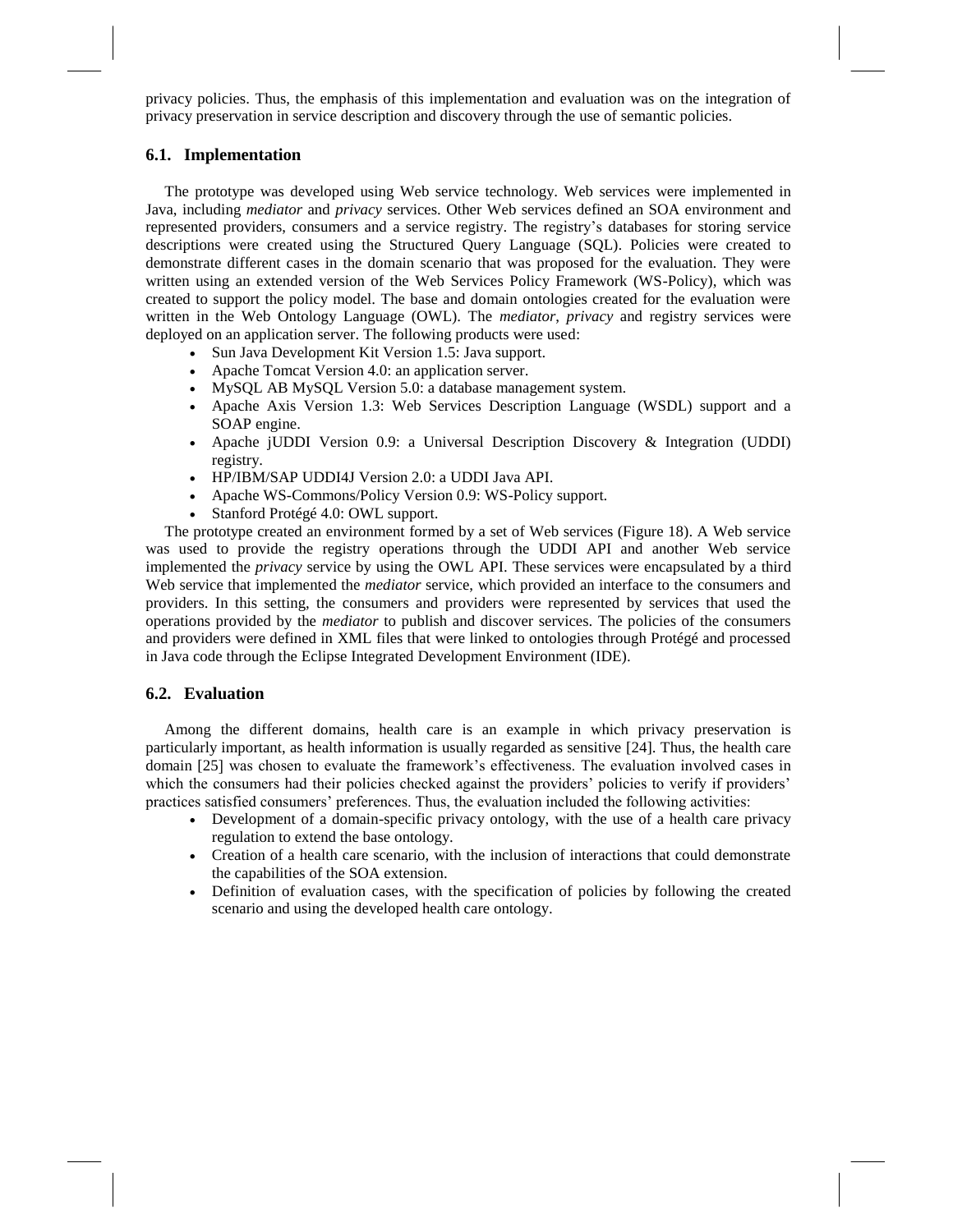

**Figure 18.** Prototype overview

**6.2.1. Health Care Ontology:** At the first step to evaluate the framework, in addition to the base ontology, a domain ontology was developed to deal with the issues that are specific to health care. The concepts from the health care ontology were referred to together with the ones from the base ontology to restrict different aspects of information use. The ontology is based on the Personal Health Information Protection Act (PHIPA) [10]. This regulation provides useful definitions for extending the base ontology to create a health care ontology. The definitions extend some aspects captured in the base ontology, including *Information*, *Collector*, *Collection*, *Recipient* and *Purpose*. For example, the concepts related to *Information* are shown in Table 1. The types are divided in two categories: *Personal Health Information* (Concept 01) and *Non Personal Health Information* (Concept 11). *Personal Health Information* is defined by a set of information types (Concepts 02-10).

|    | <b>Information</b>                                        | <b>Definition</b>                                                                                                                                                                                 |
|----|-----------------------------------------------------------|---------------------------------------------------------------------------------------------------------------------------------------------------------------------------------------------------|
| 01 | Personal Health Information                               | Health-related information.                                                                                                                                                                       |
| 02 | Patient Identification                                    | Information that can be used to identify the individual on its own or linked to<br>another piece of information, including the individual's health insurance number.                              |
| 03 | Health                                                    | Information that relates to the individual's primary or mental health.                                                                                                                            |
| 04 | <b>Family Health History</b>                              | Information about the individual's family history that relates to health.                                                                                                                         |
| 05 | <b>Health Care</b>                                        | Information on the health care received by the individual.                                                                                                                                        |
| 06 | <b>Health Care Provider</b><br>Identification             | Information that can be used to identify the health care provider responsible for<br>providing health care to the individual.                                                                     |
| 07 | <b>Health Care Payment</b>                                | Information that relates to the individual's payment for health care as well as the<br>individual's eligibility for health care or for coverage for health care under a health<br>insurance plan. |
| 08 | <b>Body Part Donation</b>                                 | Information on the individual's donation of body parts or bodily substances.                                                                                                                      |
| 09 | <b>Substitute Decision-Maker</b><br><b>Identification</b> | Information that can be used to identify the individual's substitute decision-maker.                                                                                                              |
| 10 | Personal Health Information<br>Accompanying Information   | Information that belongs to none of the previous categories but is part of a record<br>that contains personal health information.                                                                 |
| 11 | Non Personal Health<br>Information                        | Non health-related information.                                                                                                                                                                   |

**Table 1:** Health Care Ontology – Information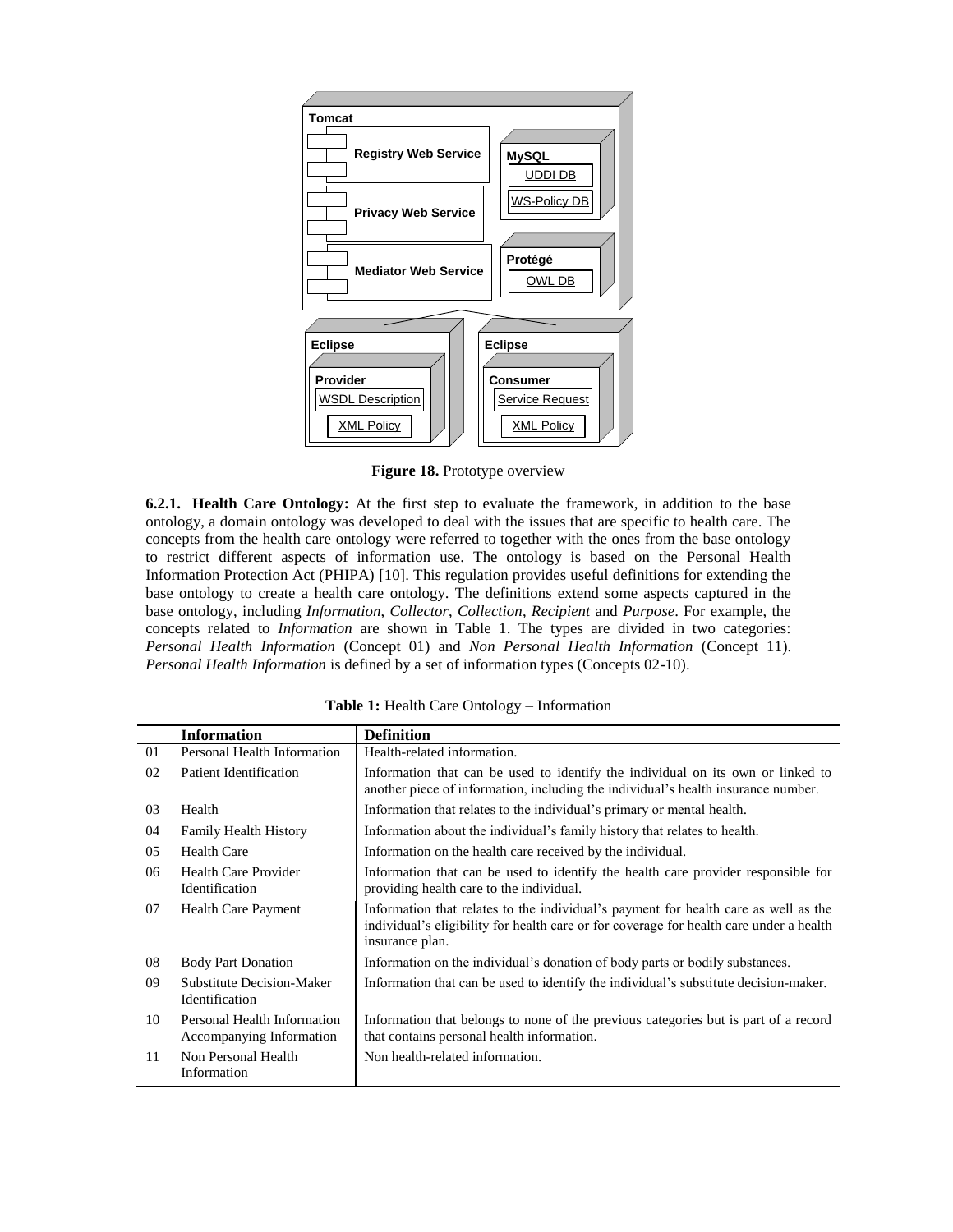**6.2.2. Evaluation Scenario:** The second step was the creation of a scenario, which could be used to execute the tests. The scenario was created considering the health care domain so that the ontology developed at the first step could by applied to the evaluation. A constraint for the scenario definition was to include interactions among the different parts, which could be explored in the evaluation cases to demonstrate different capabilities of the SOA extension. Figure 19 shows the scenario, which is based on examples from a PHIPA toolkit [26].

For example, in the scenario, a patient uses services provided by a mental health care service provider. In order to use the services, the patient discloses some of its health information (*Collection*). This interaction is labeled as 1 in Figure 19. In addition to mental health care services, it uses other health care-related services offered by the provider, including primary health care, as well as services unrelated to health care, such as housing and employment services. The mental health care provider employs a holistic approach, that is, it provides primary health care along with mental health care. The primary care services are not provided directly by the provider, but by a third-party health care service provider (Interaction 2). In this case, the mental health care provider, which is a custodian, discloses the health information of the patient to another custodian, the health care provider (*Recipient*).



**Figure 19.** Evaluation scenario

**6.2.3. Evaluation Cases:** The last step was the evaluation case definition. The main part of the definition was the creation of the provider and consumer policies, which used the base and health care ontologies. These policies were created according to the interactions included in the evaluation scenario. The cases were then executed to demonstrate which of the interactions were possible to happen based on the policies defined for each of the involved parts. For example, a case is described as follows. For readability, the policy format is not shown in the policies.

• Evaluation Case - Health Care Provider

This case considers Interactions 1 and 2 in the scenario. It aims at exemplifying the use of domainspecific knowledge for the verification of compatibility between policies. A mental health care service provider can disclose health information about their patients to a health care service provider for the purpose of primary health care if it is authorized to do so by the original owner of the information. A third party can have the same status as the information owner for that purpose as a substitute decision maker. Thus, that third party would be able to grant the required disclosure authorization to the mental health care provider. In this case, a patient named Patient publishes a policy. In its policy, it states that a third party named ThirdParty is its substitute decision maker for the purpose of health care. Figure 20 shows this statement.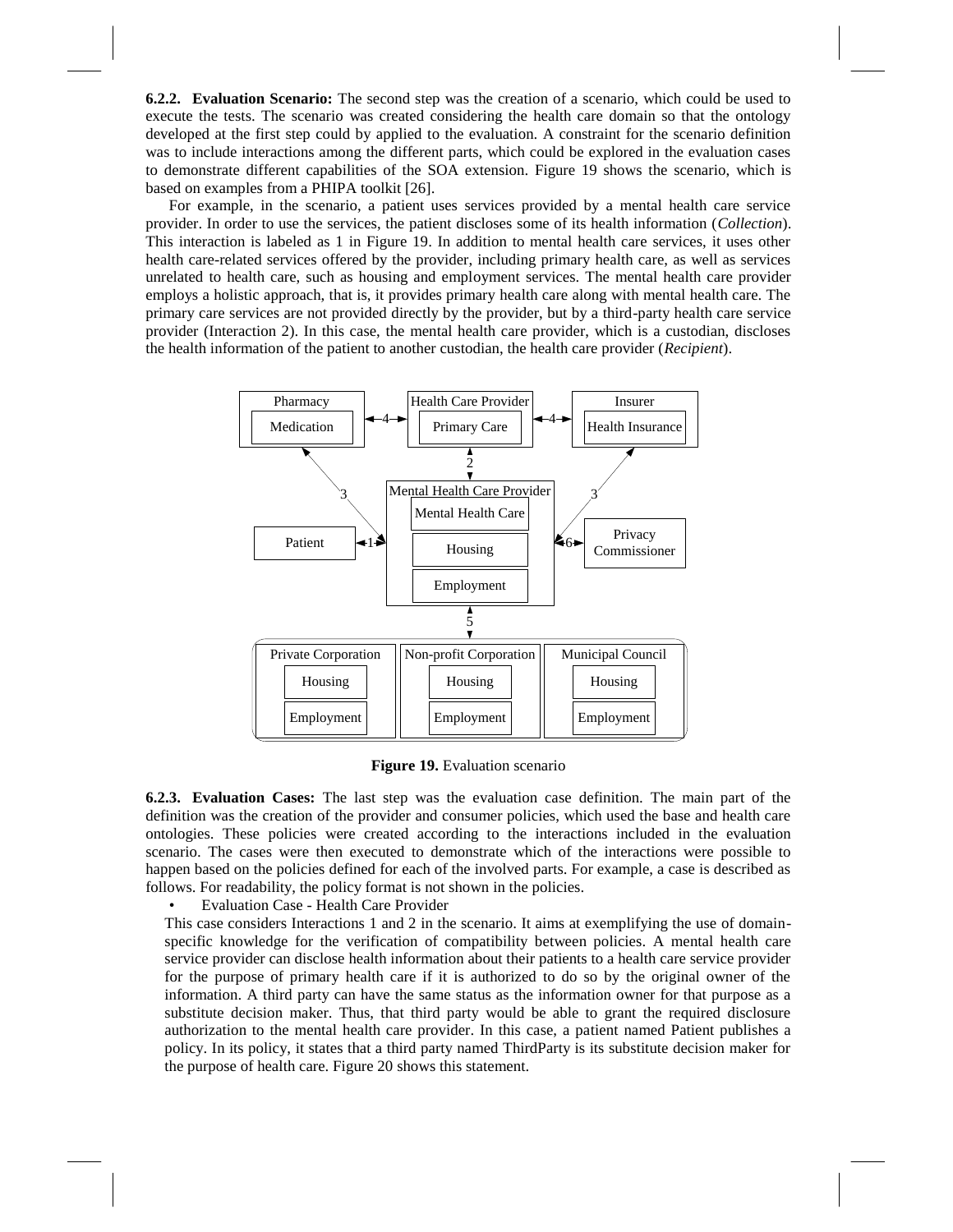Policy Owner: Patient Information = PersonalHealthInformation Collector.ProviderName = ThirdParty Collector.ProviderType = SubstituteDecisionMaker Recipient Purpose = HealthCareRelated **Figure 20.** Patient policy for substitute decision maker

Additionally, a mental health care provider named MentalProvider publishes a policy, which states that it discloses health information collected from its patients to a primary health care provider for the provision of a primary health care service if the patient allows doing so. Figure 21 shows this statement.

Policy Owner: MentalProvider Information = PersonalHealthInformation Collector.ProviderName = MentalProvider Collector.ProviderType = MentalHealthCareProvider Recipient.ProviderType = PrimaryHealthCareProvider Purpose = PrimaryHealthCare **Figure 21.** Provider policy for primary health care

Continuing the case, ThirdParty, looking for a mental health care provider that follows a holistic approach for Patient, publishes its policy. It states that health information about the patient can be disclosed by the provider to a health care service provider for purposes related to health care if the patient allows doing so. This statement is shown in Figure 22.

> Policy Owner: Patient Information = PersonalHealthInformation Collector.ProviderType = MentalHealthCareProvider Recipient.ProviderType = HealthCareProvider Purpose = HealthCareRelated **Figure 22.** Patient policy for mental health care.

In this case, the *mediator* selected the service supplied by MentalProvider for Patient because the *privacy* known that ThirdParty was a substitute decision maker for Patient and it could make decisions on behalf of a patient if authorized to do so.

#### **7. Conclusions**

Privacy preservation in SOA still includes open problems. Two of them are that it is not possible to describe how a provider deals with private information received from a consumer as well as discover a service that satisfies the privacy preferences of a consumer in addition to the required service functionality. The framework proposed in this paper provides a novel solution for these problems. It addresses the limitations identified in frameworks presented earlier. It includes a model for semantic privacy policies and support for privacy-aware service discovery. The model enables the description of provider privacy practices and consumer preferences. In the model, policy assertions refer to ontological concepts. Thus, semantic policies are created from concepts defined in privacy ontologies. This information enriches the matching between consumer and provider policies. Policy intersection supports the discovery process that enables the discovery of services that meet consumer preferences.

Future work includes developing tools for policy specification and publication. In the proposed approach, providers have to define a policy for each service they offer, which can be difficult to some providers. As policies usually follow a similar specification, a tool could be provided to facilitate it. For instance, feature modeling could be employed by such tool to manage policy commonalities and help in the specialization of a policy to different services. In the case of consumers, it can be difficult to specify and publish their preferences as it is necessary to understand the ontologies to do so. Again, a tool to guide consumers through the specification and publication of their policies could be used. Policy templates could be created and the tool would support a consumer to configure a template and generate its policy. Such tool could help the consumer to understand the different information activities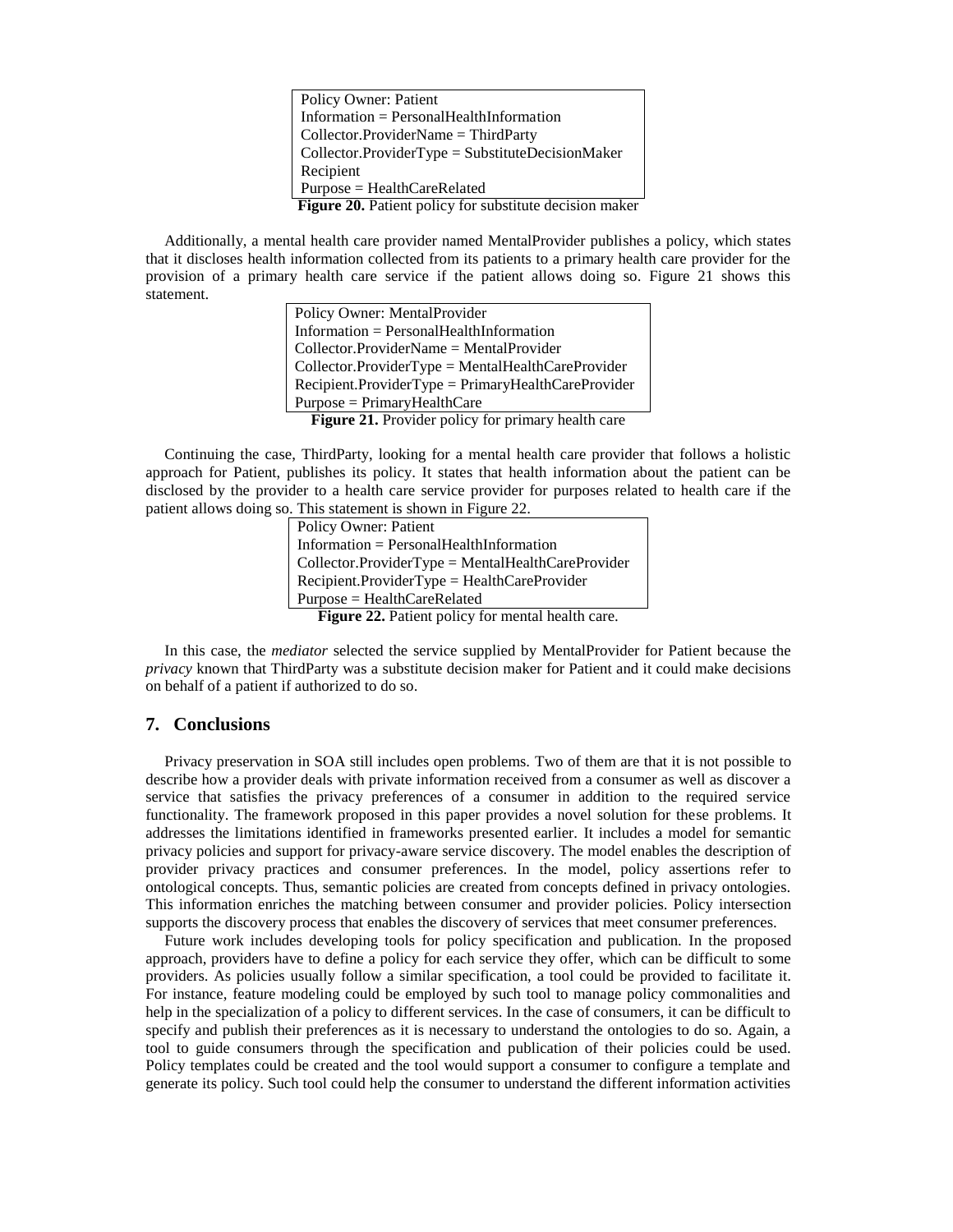and their privacy implications. Moreover, it would be important to have domain representative organizations for consumers and providers defining these templates for each service type in a particular application domain, which would work as default preferences and practices that then could be specialized according to the needs of consumers and providers.

In addition, the proposed approach requires providers to adhere to the practice of specifying policies. Furthermore, the *mediator* and *privacy* roles must have the capability of using policies for service publication and discovery. Thus, regulatory mechanisms are necessary to enforce these behaviors and guarantee that they are unbiased. Another future work is the inclusion of a negotiation protocol in the framework to help providers and consumers reaching an agreement in the case of incompatible policies.

The inclusion of a mechanism to check the correspondence between the policy of a provider and its actual practices is also necessary. This extension can involve mechanisms for policy enforcement and a certification solution with the use of trusted third parties to deal with issues such as providers that do not act according to their policies and obscure the details of their practices in their policies.

Other SOA privacy solutions proposed in the literature have faced difficulties to reach applicability. These difficulties show that several issues should be addressed to guarantee the practical use of the framework, including the issues discussed in this section that have not been currently addressed. Thus, the framework is an important step towards privacy preservation in service description and discovery, but other technical and non-technical solutions must be in place together with it to support its applicability entirely.

#### **References**

- <span id="page-19-0"></span>1. M.N. Huhns, M.P. Singh, "Service-Oriented Computing: Key Concepts and Principles", IEEE Internet Computing, vol. 9, pp. 75-81, 2005.
- <span id="page-19-1"></span>2. M.P. Papazoglou, P. Traverso, S. Dustdar, F. Leymann, "Service-Oriented Computing: A Research Roadmap", International Journal of Cooperative Information Systems, vol. 17, pp. 223-255, 2008.
- <span id="page-19-2"></span>3. F. Westin, Privacy and Freedom. Atheneum, New York, 1967.
- <span id="page-19-3"></span>4. P.C.K. Hung (ed.), Security and Privacy Technologies in SOA, [http://www.computer.org/portal/web/buildyourcareer/ts020/,](http://www.computer.org/portal/web/buildyourcareer/ts020/) 2009.
- 5. E. Constante, F. Paci, N. Zannone, "Privacy-Aware Web Service Composition and Ranking". In Proceedings of the IEEE International Conference on Web Services, Santa Clara, CA, USA, pp. 131-138, 2013.
- 6. S. Tbahriti, C. Ghedira, B. Medjahed, M. Mrissa, "Privacy-Enhanced Web Service Composition", IEEE Transactions on Services Computing, vol. PP, pp. 1, 2013.
- 7. F.F. Wang, N. Griffiths, "Protecting Privacy in Automated Transaction Systems: A Legal and Technological Perspective in the European Union", International Review of Law, Computers, & Technology, vol. 24, pp. 153-162, 2010.
- 8. A. Malik, S. Dustdar, "Enhanced Sharing and Privacy in Distributed Information Sharing Environments". In Proceedings of the International Conference on Information Assurance and Security, Malacca, Malaysia, pp. 286-291, 2011.
- <span id="page-19-4"></span>9. Canada, Personal Information Protection and Electronic Documents Act, [http://laws.justice.gc.ca/en/P-8.6/FullText.html/,](http://laws.justice.gc.ca/en/P-8.6/FullText.html/) 2000.
- <span id="page-19-5"></span>10. Ontario, Personal Health Information Protection Act, [http://www.e](http://www.e-laws.gov.on.ca/html/statutes/english/elaws_statutes_04p03_e.htm/)[laws.gov.on.ca/html/statutes/english/elaws\\_statutes\\_04p03\\_e.htm/,](http://www.e-laws.gov.on.ca/html/statutes/english/elaws_statutes_04p03_e.htm/) 2004.
- <span id="page-19-6"></span>11. A. Nadalin, C. Kaler, R. Monzillo, P. Hallam-Baker (eds.), Web Services Security: SOAP Message Security 1.1, [http://www.oasis-open.org/committees/download.php/16790/wss-v1.1-spec-os-](http://www.oasis-open.org/committees/download.php/16790/wss-v1.1-spec-os-SOAPMessageSecurity.pdf/)[SOAPMessageSecurity.pdf/,](http://www.oasis-open.org/committees/download.php/16790/wss-v1.1-spec-os-SOAPMessageSecurity.pdf/) 2006.
- <span id="page-19-7"></span>12. S. Vedamuthu, D. Orchard, F. Hirsch, M. Hondo, P. Yendluri, T. Boubez, Ü. Yalçinalp, Web Services Policy 1.5 - Framework, [http://www.w3.org/TR/2007/REC-ws-policy-20070904/,](http://www.w3.org/TR/2007/REC-ws-policy-20070904/) 2007.
- 13. P.C.K. Hung, E. Ferrari, B. Carminati, "Towards standardized Web services privacy technologies". In Proceedings of the IEEE International Conference on Web Services, San Diego, pp. 174-181, 2004.
- 14. A. Tumer, A. Dogac, I. H. Toroslu, "A Semantic-Based User Privacy Protection Framework for Web Services", Lecture Notes in Computer Science, vol. 3169, pp. 289-305, 2005.
- 15. M. Al-Nedhami, P.K. Sinha, "A Privacy Framework for Composite Web Services". In Proceedings of the International Workshop on Service-Oriented Engineering and Optimization, Bangalore, 2008, paper no. 2.